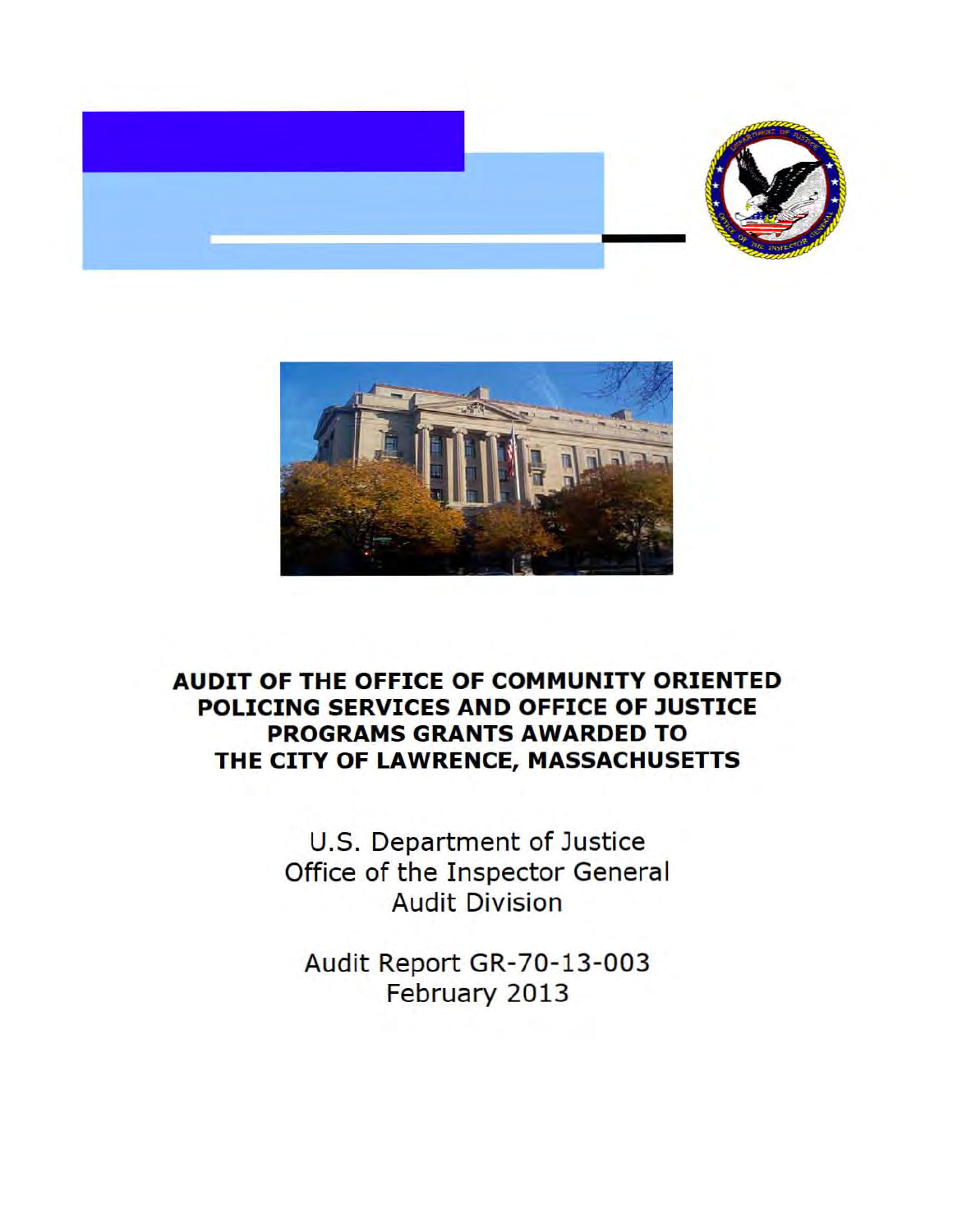# **THE CITY OF LAWRENCE, MASSACHUSETTS AUDIT OF THE OFFICE OF COMMUNITY ORIENTED POLICING SERVICES AND OFFICE OF JUSTICE PROGRAMS GRANTS AWARDED TO**

## **EXECUTIVE SUMMARY**

 Policing Services (COPS) Hiring Recovery Program (CHRP) grant (JAG) grant number 2009-SB-B9-0647, awarded to the city of Lawrence, efforts, and OJP awarded JAG funding to improve the effectiveness and The Department of Justice Office of the Inspector General, Audit Division, has completed an audit of the Office of Community Oriented number 2009-RJ-WX-096, and the Office of Justice Programs (OJP) Bureau of Justice Assistance Recovery Act Edward Byrne Memorial Justice Assistance Massachusetts (Lawrence). Collectively, the grants totaled \$1,809,577. The general purpose of the grants was to preserve jobs, promote economic recovery, and increase crime prevention efforts. In addition, COPS awarded CHRP funding to increase community policing capacity and crime-prevention efficiency of state and local criminal justice systems.

grants' objectives and overall accomplishments. The objective of our audit was to determine whether costs claimed under the grants were allowable, supported, and in accordance with applicable laws, regulations, guidelines, and the terms and conditions of the grants. We also assessed Lawrence's program performance in meeting the

 expenditure charge for one CHRP funded officer. Our finding did not result in questioned costs. We reviewed Lawrence's compliance with key award conditions and found Lawrence generally met the terms and conditions of the awards governing most of the grant management areas we tested. However, we identified one finding related to an incorrect medical fringe benefit

These items are discussed in detail in the findings and recommendations section of the report. Our audit objectives, scope, and methodology appear in Appendix I.

 COPS, and their responses are appended to this report as Appendices II, III We discussed the results of our audit with Lawrence officials and have included their comments in the report, as applicable. In addition, we requested a response to our draft report from the City of Lawrence, OJP, and and IV, respectively. Our analysis and summary of actions necessary to close the recommendation can be found in Appendix V of this report.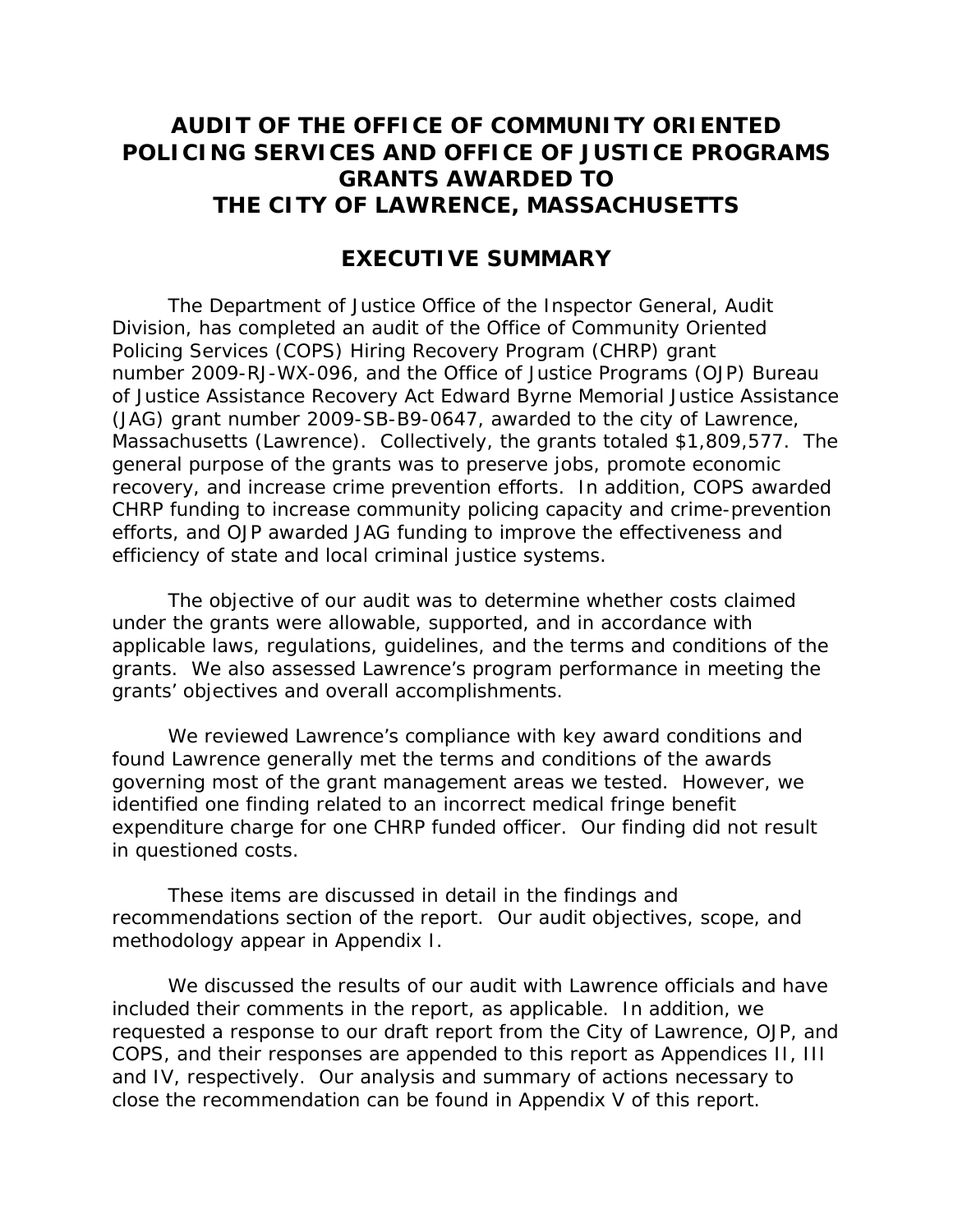# **TABLE OF CONTENTS**

| The Office of Community Oriented Policing Services 1                                                          |
|---------------------------------------------------------------------------------------------------------------|
|                                                                                                               |
|                                                                                                               |
| APPENDIX I - OBJECTIVES, SCOPE, AND METHODOLOGY 19                                                            |
| <b>APPENDIX II - CITY OF LAWRENCE RESPONSE TO THE</b>                                                         |
| APPENDIX III - OFFICE OF JUSTICE PROGRAMS RESPONSE                                                            |
| APPENDIX IV - OFFICE OF COMMUNITY ORIENTED POLICING<br><b>SERVICES RESPONSE TO THE DRAFT AUDIT REPORT  25</b> |
| <b>APPENDIX V - OFFICE OF THE INSPECTOR GENERAL</b><br>ANALYSIS AND SUMMARY OF ACTIONS NECESSARY              |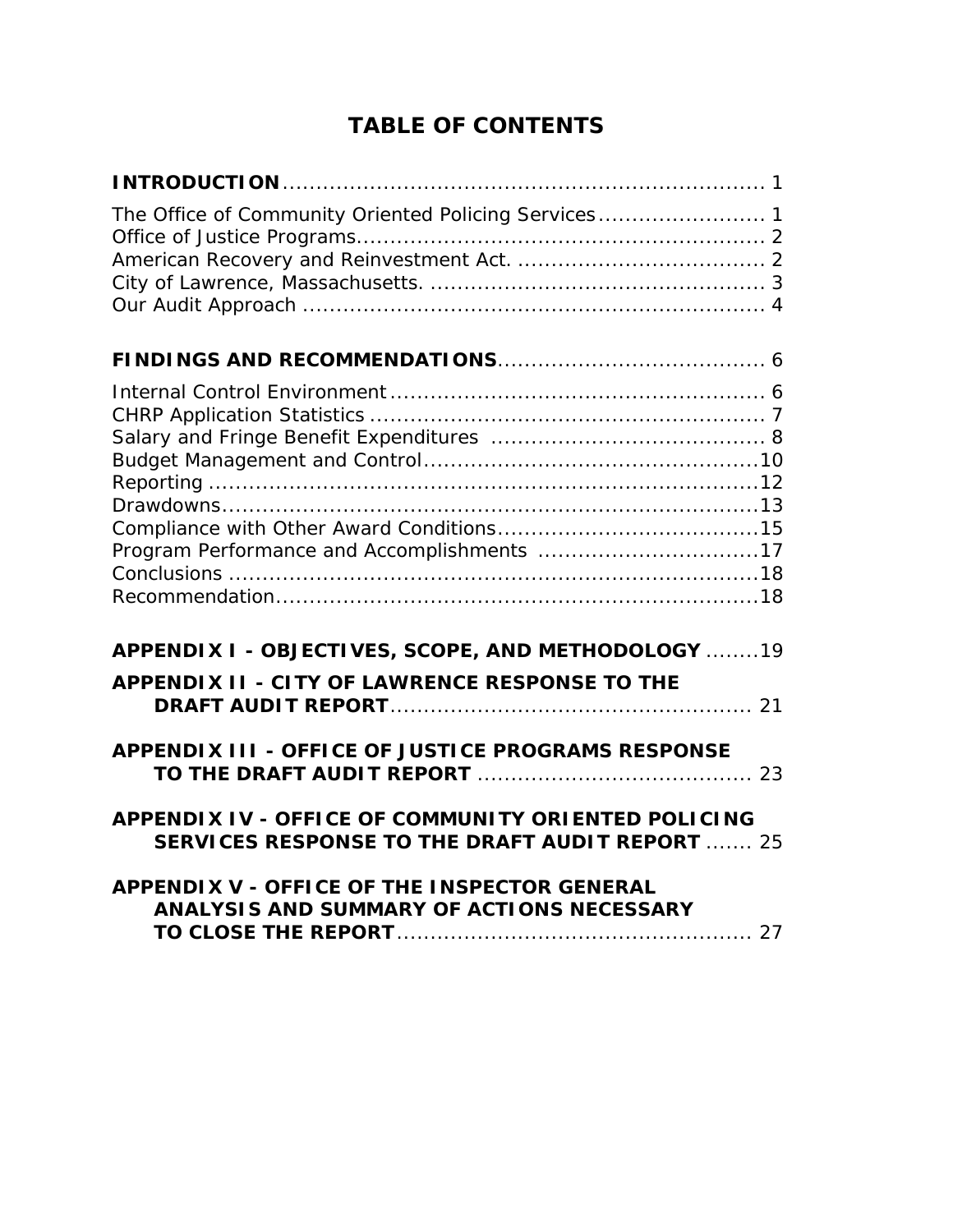# **INTRODUCTION**

enforcement, intervention and prevention efforts. The Department of Justice (DOJ) Office of the Inspector General, Audit Division, has completed an audit of two grants awarded as part of the American Recovery and Reinvestment Act of 2009 (Recovery Act) to the city of Lawrence, Massachusetts (Lawrence). These grants were an Office of Community Oriented Policing Services (COPS) Hiring Recovery Program (CHRP) grant and an Office of Justice Programs (OJP) Bureau of Justice Assistance (BJA) Recovery Act Edward Byrne Memorial Justice Assistance Grant (JAG), in the amounts of \$1,496,985 and \$312,592 respectively. The purpose of Lawrence's Recovery Act awards was to prevent the layoff of 11 police officers in an effort to preserve jobs and to increase Lawrence's community policing capacity and crime-prevention efforts, promote the city's community policing mission, and to reduce violence through critical

The objective of our audit was to determine whether costs claimed under the grants were allowable, supported, and in accordance with applicable laws, regulations, guidelines, and the terms and conditions of the awards. We also assessed Lawrence's program performance in meeting grant objectives and overall accomplishments. The following table shows the total funding for the grants.

| ============================== |                   |                 |               |  |
|--------------------------------|-------------------|-----------------|---------------|--|
| <b>GRANT NUMBER</b>            | <b>START DATE</b> | <b>END DATE</b> | <b>AMOUNT</b> |  |
| 2009-RJ-WX-0396                | 07/01/2009        | 06/30/2012      | \$1,496,985   |  |
| 2009-SB-B9-0647                | 03/01/2009        | 02/28/2013      | 312,592       |  |
| <b>TOTAL:</b>                  |                   |                 | \$1,809,577   |  |

#### **COPS Hiring and OJP Recovery Act Grants Lawrence, Massachusetts**

Source: COPS and OJP

#### **The Office of Community Oriented Policing Services**

The Office of Community Oriented Policing Services (COPS), within the Department of Justice, assists law enforcement agencies in enhancing public safety through the implementation of community policing strategies in jurisdictions of all sizes across the country. The COPS office provides funding to state, local, and tribal law enforcement agencies and other public and private entities to hire and train community policing professionals, acquire and deploy cutting-edge crime-fighting technologies, and develop and test innovative policing strategies.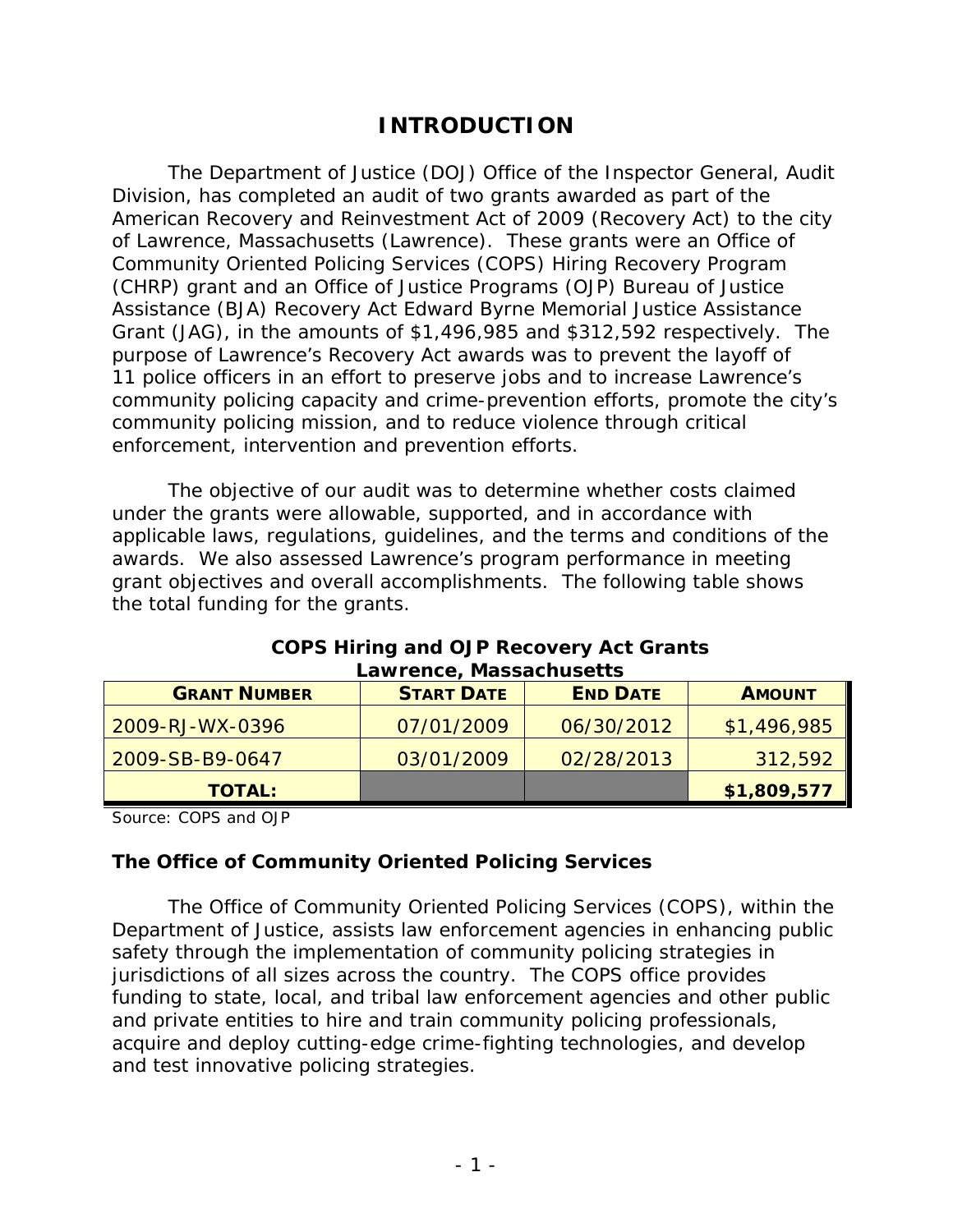#### **Office of Justice Programs**

 The mission of the Office of Justice Programs (OJP) is to increase public safety and improve the fair administration of justice across America through innovative leadership and programs. OJP works in partnership with the justice community to identify the most pressing crime-related challenges confronting the justice system and to provide information, training, coordination, and innovative strategies and approaches for addressing these challenges.

#### *Bureau of Justice Assistance*

 The mission of the Bureau of Justice Assistance (BJA), a component of Programs Office works to coordinate and administer all state and local grant OJP, is to provide leadership and services in grant administration and criminal justice policy development to support local, state, and tribal justice strategies to achieve safer communities. BJA has three primary components: Policy, Programs, and Planning. The Policy Office was established to provide national leadership in criminal justice policy, training, and technical assistance to further the administration of justice. It also acts as a liaison to national organizations that partner with BJA to set policy and help disseminate information on best and promising practices. The programs and acts as BJA's direct line of communication to states, territories, and tribal governments by providing assistance and coordinating resources. The Planning Office works to coordinate the planning, communications, and budget formulation and execution, and provide overall BJA-wide coordination.

#### **American Recovery and Reinvestment Act**

 counterproductive state and local tax increases. On February 17, 2009, the President signed into law the American Recovery and Reinvestment Act of 2009 (Recovery Act). The purposes of the Recovery Act were to: (1) preserve and create jobs and promote economic recovery; (2) assist those most impacted by the recession; (3) provide investments needed to increase economic efficiency by spurring technological advances in science and health; (4) invest in transportation, environmental protection, and other infrastructure that will provide long term economic benefits; and (5) stabilize state and local government budgets in order to minimize and avoid reductions in essential services and

 of Justice in grant funding to be used to enhance state, local, and tribal law The Recovery Act provided approximately \$4 billion to the Department enforcement efforts. Of these funds, \$1 billion was provided to the COPS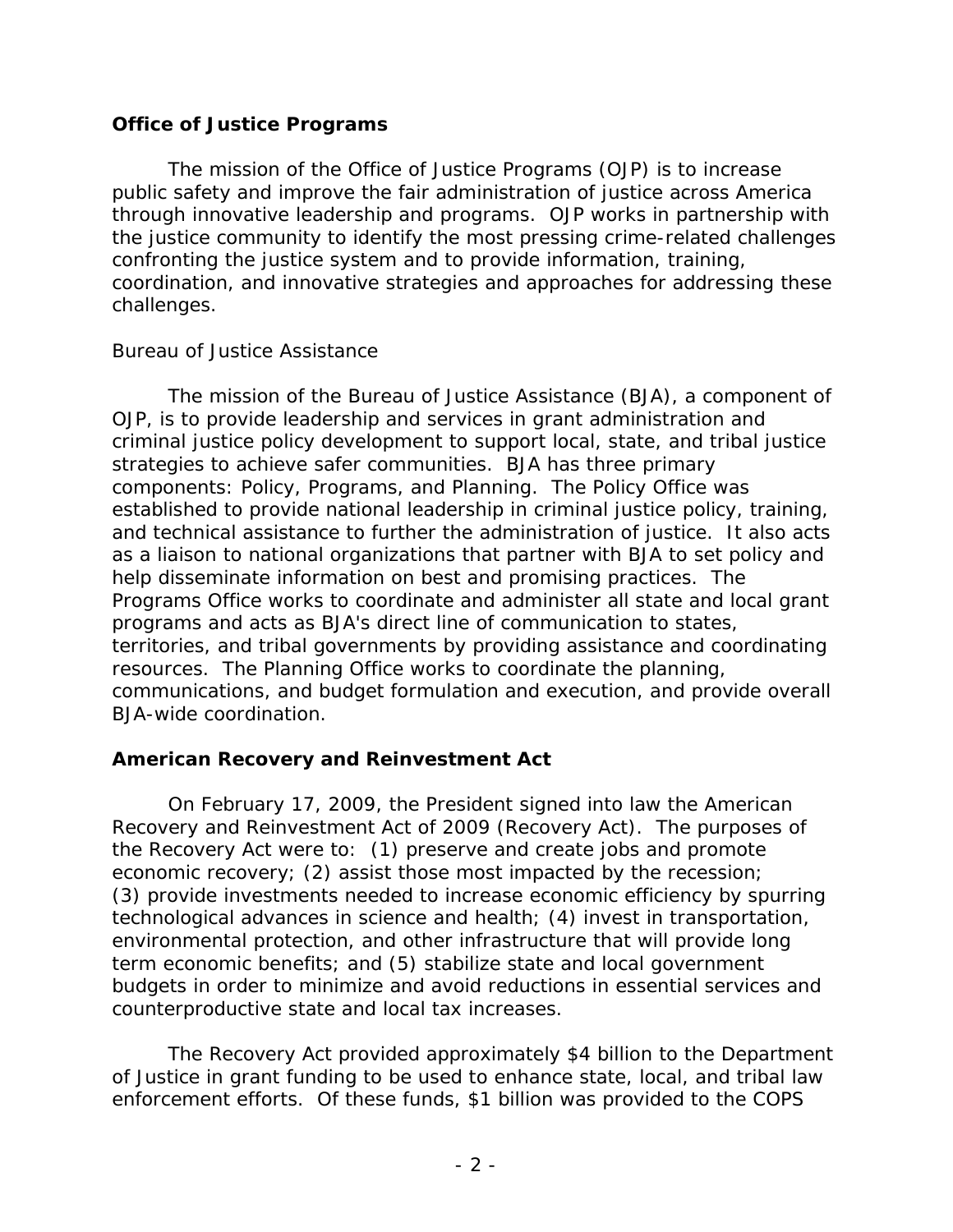Office for grants to state, local, and tribal governments to hire or retain police officers. Another \$2 billion was provided to OJP for Byrne JAG grants.

#### *Community Oriented Policing Services Hiring Recovery Program Grant*

 the \$1 billion CHRP funding to hire, rehire, and retain 4,699 officers. The To distribute the Recovery Act money, COPS established the COPS Hiring Recovery Program (CHRP), a grant program for the hiring, rehiring, and retention of career law enforcement officers. COPS created CHRP to provide 100 percent of the funding for approved entry-level salaries and benefits (for 3 years) for newly-hired, full-time sworn officer positions, for rehired officers who had been laid off, or for officers who were scheduled to be laid off on a future date. COPS received 7,272 applications requesting funding for approximately 39,000 officer positions. On July 28, 2009, COPS announced its selection of 1,046 law enforcement agencies as recipients of grants were competitively awarded based on data submitted by each applicant related to fiscal and economic conditions, rates of crime, and community policing activities.

# *Office of Justice Programs Byrne Memorial Justice Assistance Grant*

 provider of federal criminal justice funding to state and local jurisdictions. the projects were designed to improve the effectiveness and efficiency of The Byrne Justice Assistance (JAG) grant program is the primary Recovery Act JAG funds supported all components of the criminal justice system, from multi-jurisdictional drug and gang task forces to crime prevention and domestic violence programs, courts, corrections, treatment, and justice information sharing initiatives. These JAG grants funded projects to address crime by providing services to individuals and communities, and state and local criminal justice systems. OJP awarded these Recovery Act JAG grants based on a state's share of the national population as well as the state's share of violent crime statistics. Local governments received direct funding that was based on the local government's share of total violent crime within their state.

## **City of Lawrence, Massachusetts**

 planned industrial city, is known as a city of immigrants. Lawrence is moved to the city to work in the textile industry that was designed to harness the hydroelectric power produced by the Merrimack River. Today, Lawrence, Massachusetts, built in the 1840's as the nation's first located in Essex County, and at the time of its application reported a population of 70,609. According to the Lawrence's website, immigrants the city retains its immigrant culture but the manufacturing industry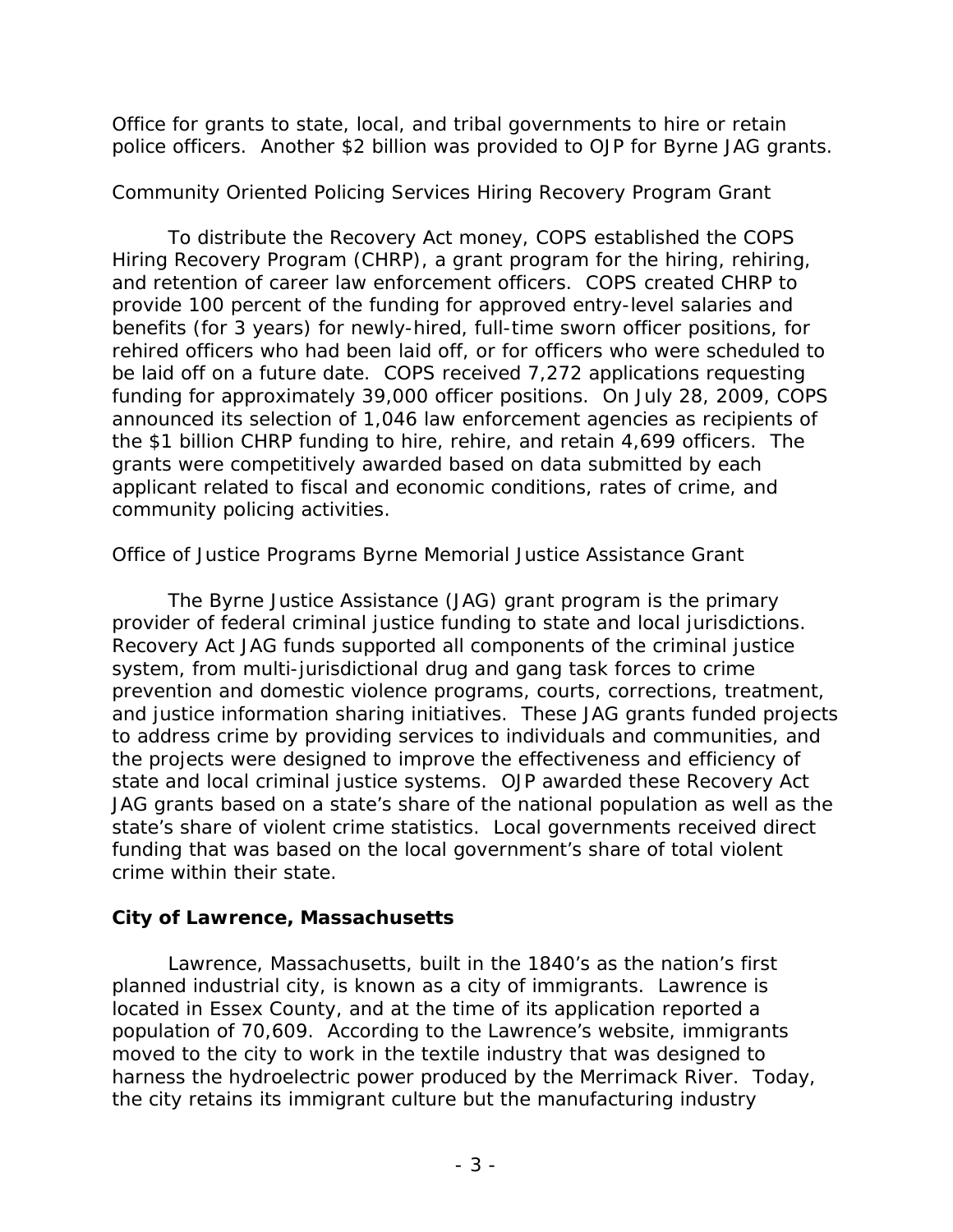accounts for only 35 percent of the city's economy. Moreover, the loss of 147 officers on board at the time Lawrence applied for its CHRP grant. As a the city meet its financial obligations for fiscal years 2009 and 2010. The Lawrence's Mayor reported the city was able to balance the city's budget. manufacturing has over the years contributed to rising unemployment that stood at 16 percent at the time Lawrence applied for its CHRP grant. Lawrence's ongoing fiscal crisis resulted in drastic cuts across all municipal government including the Lawrence Police Department (LPD). The LPD had result of Lawrence's well publicized financial difficulties, the Commonwealth of Massachusetts (Commonwealth) established a fiscal stability fund to help stability fund also included a Fiscal Overseer with comprehensive authority over all of the city's financial matters. In 2012, after completing citywide layoffs and instituting structural changes to financial management policies,

#### **Our Audit Approach**

 terms and conditions of each grant award. We tested Lawrence's: We tested compliance with what we consider to be the most important conditions of the award. Unless otherwise stated in our report, the criteria we audit against were contained in Code of Federal Regulations: 28 CFR § 66, the 2009 CHRP Grant Owner's Manual, the Uniform Administrative Requirements for Grants, the OJP Financial Guide, and the

- • **Internal control environment** to determine whether the financial accounting system and related internal controls were adequate to safeguard award funds and ensure compliance with the terms and conditions of the awards.
- • **CHRP application statistics** to assess the accuracy of key statistical data that the grantee submitted with its CHRP application.
- • **Salary and fringe benefit expenditures** to determine whether the salaries and fringe benefits charged to the awards were allowable, supported, and accurate.
- **Budget management and control** to determine whether Lawrence adhered to the COPS and OJP-approved budgets for the expenditure of grant funds.
- • **Reporting** to determine if the required periodic Federal Financial Reports, Progress Reports, and Recovery Act Reports were submitted on time and accurately reflected award activity.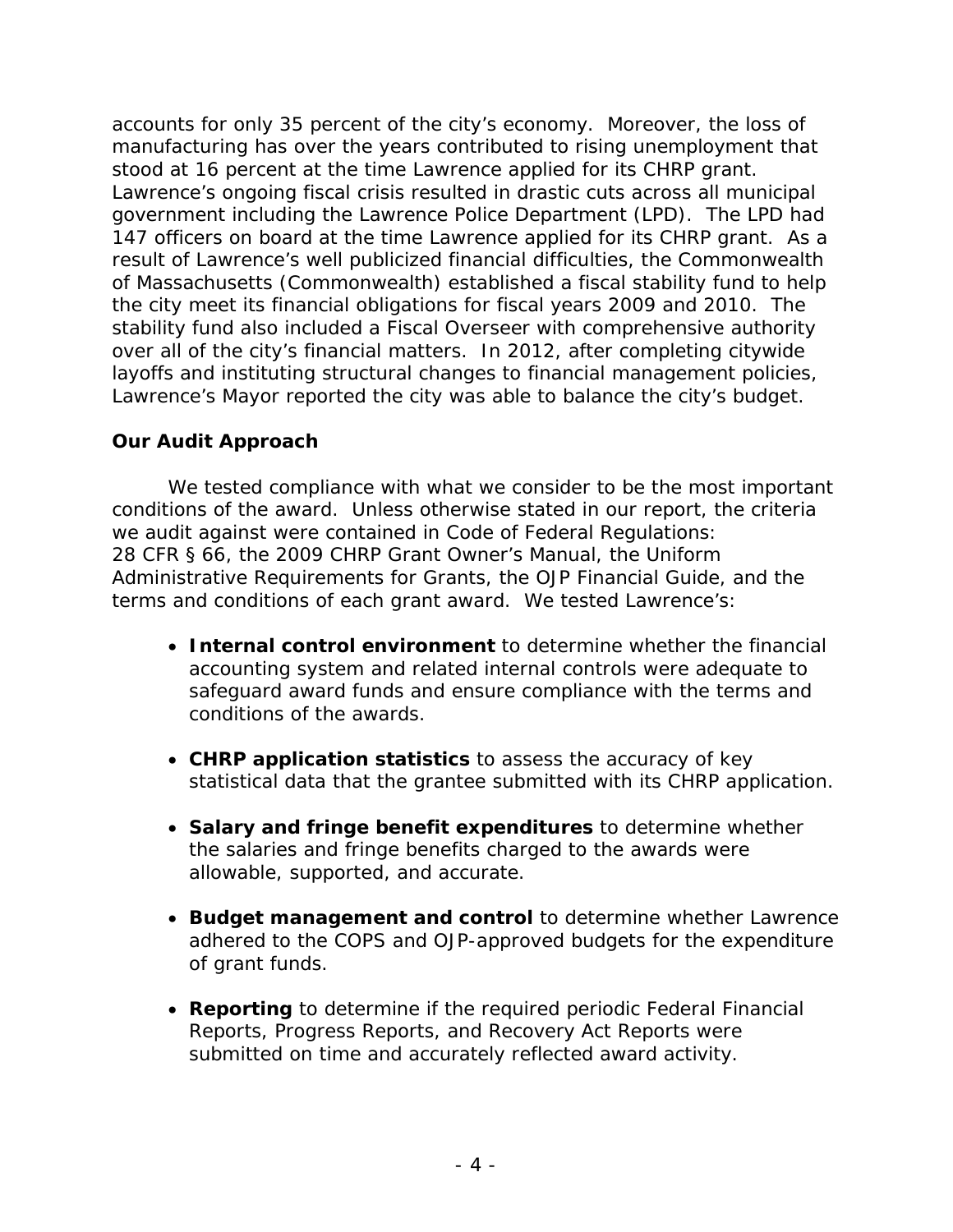- • **Drawdowns (request for grant funding)** to determine whether requests for reimbursements were adequately supported and if Lawrence managed grant receipts in accordance with federal requirements.
- • **Compliance with other award conditions** to determine whether Lawrence complied with the terms and conditions in the grants.
- • **Program performance and accomplishments** to determine whether the Lawrence achieved grant objectives and to assess performance and grant accomplishments.

When applicable, we also test for compliance in the areas of matching funds, accountable property, monitoring subcontractors, and program income. For these grants, matching funds were not required and there was no accountable property, subcontractors, or program income.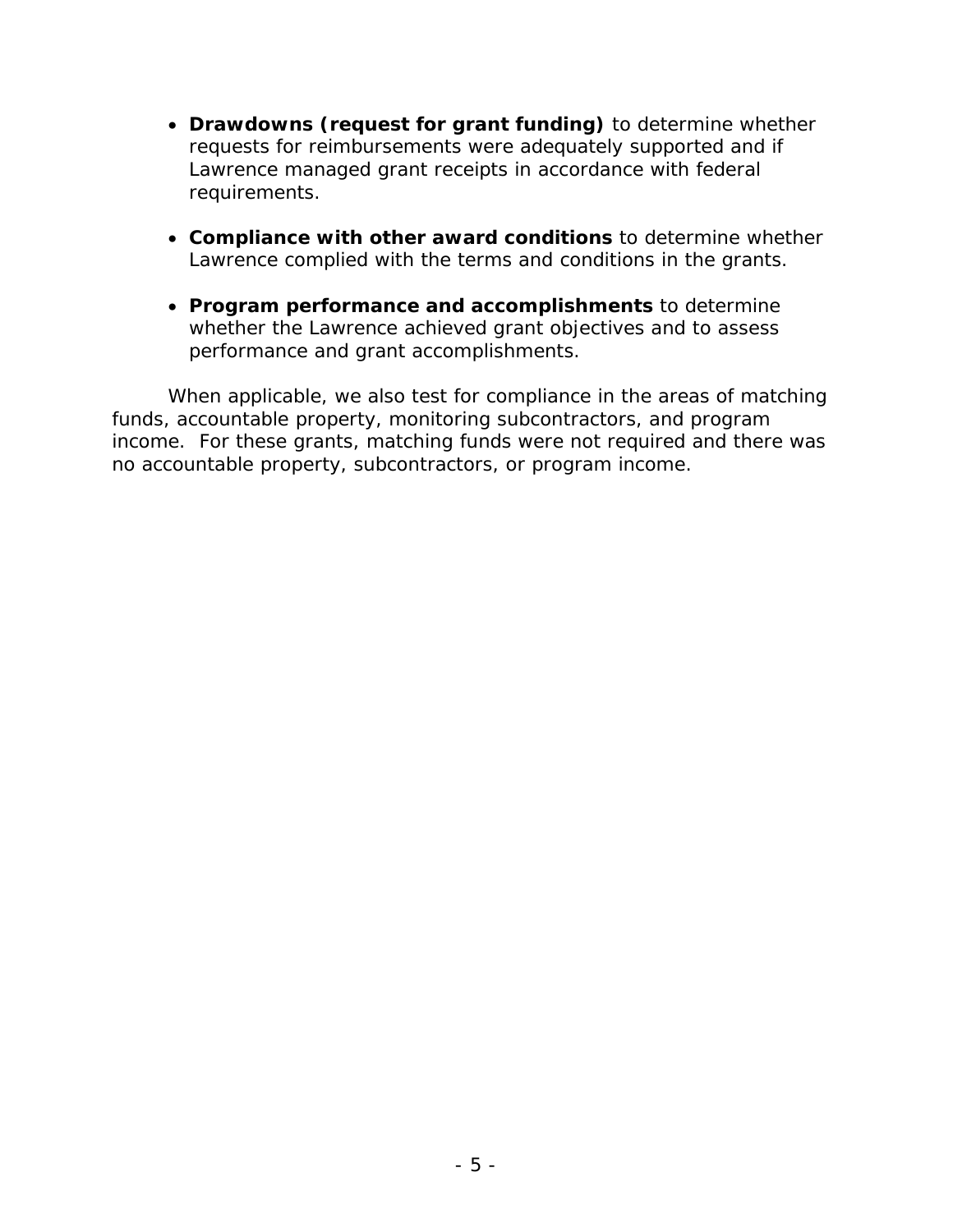# **FINDINGS AND RECOMMENDATION**

We determined that Lawrence generally complied with the terms and conditions of the Recovery Act CHRP and JAG grants. However, we found Lawrence officials incorrectly charged the medical fringe benefit expenditure of one CHRP funded officer to the grant. Because officials conservatively estimated the medical fringe benefit expenditure, we did not question costs. This condition and its underlying causes are discussed in the body of the report.

#### **Internal Control Environment**

 and performed salary and fringe benefit expenditure testing to further assess Our audit included a review of Lawrence's accounting and financial management system and Single Audit Reports to assess the risk of noncompliance with laws, regulations, guidelines, and the terms and conditions of the grant awards. We also interviewed management staff from Lawrence risk.

According to the OJP Financial Guide, grant recipients are responsible for establishing and maintaining an adequate system of accounting and internal controls. An acceptable internal control system provides cost and property controls to ensure optimal use of funds.

 internal controls in this area. This internal control deficiency is discussed in The Grant Manager told us she believed an adequate system of internal controls was in place. Additionally, Lawrence's most recent Single Audit Report did not identify any internal control shortcomings. However, our review of the medical fringe benefit expenditures charged to the CHRP grant showed that improvements can be made in Lawrence's system of detail in the body of the report.

#### *Financial Management System*

The Code of Federal Regulations requires recipients to maintain records to adequately identify the source and application of grant funds provided for financially supported activities. These records must contain information pertaining to grant awards and authorizations, obligations, unobligated balances, assets, liabilities, outlays or expenditures, and income.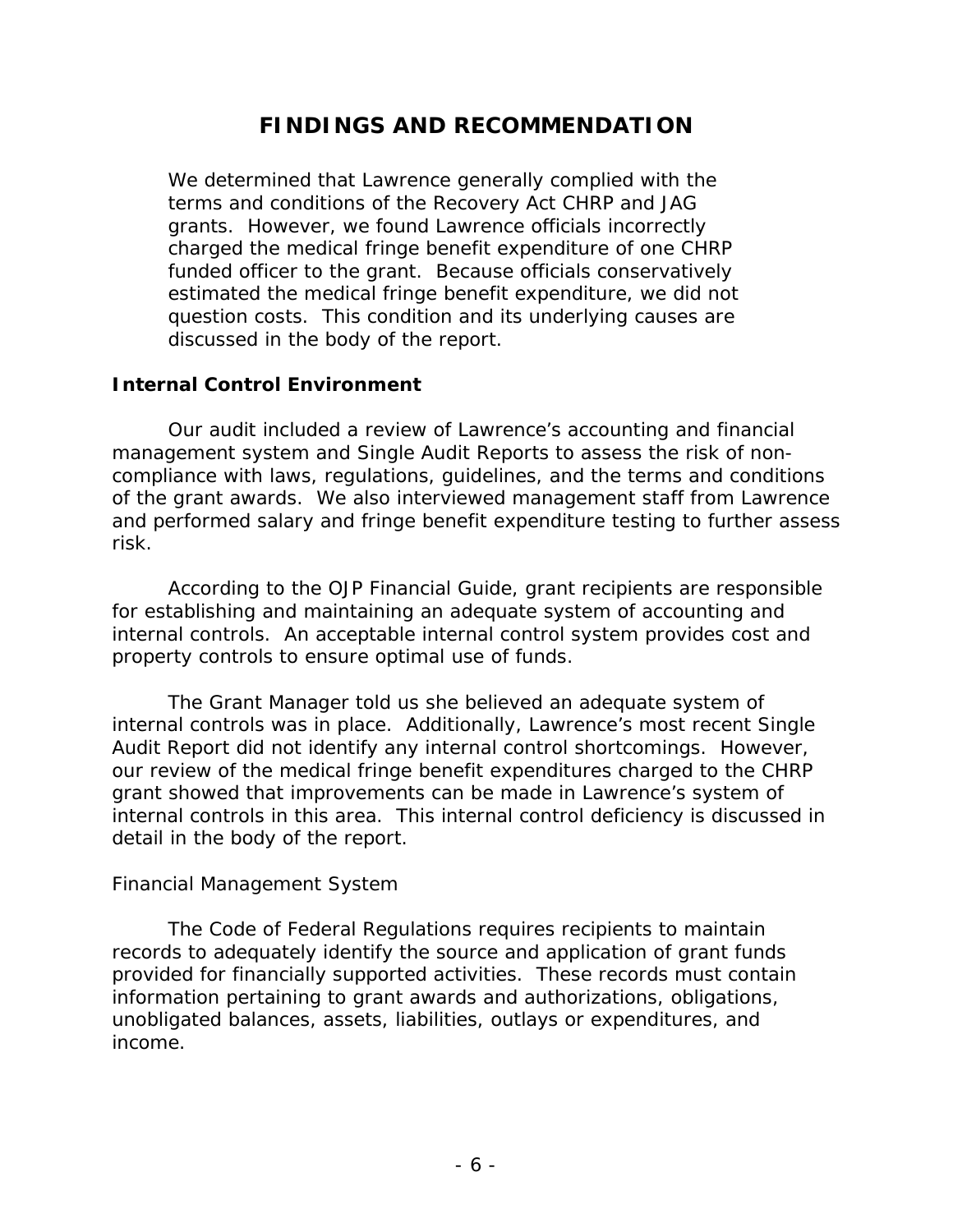and expenditure of federal funds.<br>Single Audits We found that Lawrence maintained these records in two separate accounts, one for the CHRP grant and another for the JAG grant. We determined that the two accounts tracked obligations, outlays, and expenditures allocated to each grant. We also determined that the accounting system in use by Lawrence was adequate to record the receipt

 We reviewed Lawrence's Single Audit Reports for FY 2010 and 2011 grants. The audits identified deficiencies in the city's budgetary process for administering grants because the city did not identify separate accounts audited, we determined that the responsible grant manager assigned by the track each of the grant approved budget categories. and found one audit finding that could have impacted the CHRP and the JAG within its budget for each grant received. However, for the grants we Lawrence Police Department had established separate accounting codes within the city's budget for both grants. In addition, the grant manager established budget categories within the accounting codes to accurately

#### **CHRP Application Statistics**

 performed some limited data validity checks, COPS relied heavily on the the accuracy of the crime data submitted by applicants was inadequate.<sup>1</sup> To select CHRP grantees, COPS developed a methodology that scored and ranked applicants based on data related to their fiscal and economic conditions, rates of crime, and community policing activities. In general, the applicants experiencing more fiscal and economic distress, exhibiting higher crime rates, and demonstrating well-established community policing plans received higher scores and were more likely to receive a grant. While COPS accuracy of the data submitted by grant applicants. In the CHRP Application Guide, COPS reminded applicant agencies to provide accurate agency information as this information may be used, along with other data collected, to determine funding eligibility. In our May 2010 report of the COPS grant selection process, we found that the validation process COPS used to ensure As a result, some agencies may have received grant funds based on inaccurate applications. However, we were unable to determine the number of applications that included inaccurate data.

During this audit, we obtained documentation from Lawrence to support the information it submitted to COPS to secure the 2009 CHRP

 $\overline{a}$  $1$  U.S. Department of Justice Office of the Inspector General, A Review of the Selection Process for the COPS Hiring Recovery Program, Audit Report 10-25, (May 2010).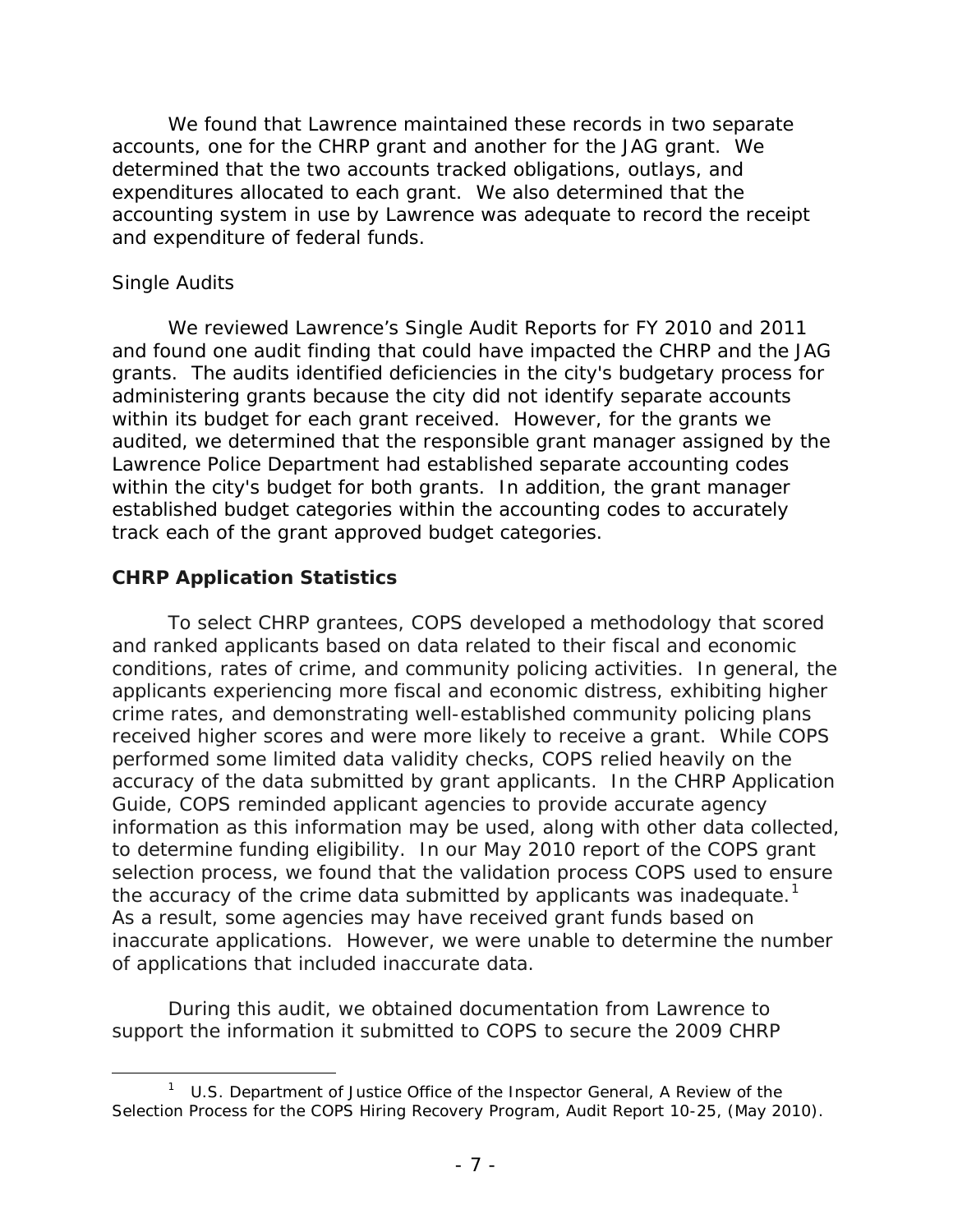grant. From our limited review, we found that Lawrence accurately captured and reported the key statistical data included in its CHRP application.

#### **Salary and Fringe Benefit Expenditures**

 fringe benefits charged to the grant for one CHRP-funded officer. For the JAG grant, Lawrence accurately calculated the salaries and fringe benefit expenditures for each grant-funded officer. We found that Lawrence correctly ensured that it only charged the entry-level salary approved in the CHRP budget for each grant-funded officer. However, we found Lawrence incorrectly calculated the medical

 we tested accounting records supporting salary and fringe benefit We tested a judgmental sample of Lawrence's salary and fringe benefit expenditures to determine if they were allowable, supportable, and accurate. To determine if expenditures were allowable, we compared the expenditures to approved expenditures incorporated in the terms and conditions of the grants. To determine if expenditures were supported and accurate, we tested salary and benefit expenditures by evaluating the allocation of salaries and benefits based on the requirements identified by COPS and OJP in the respective award documents. We examined officer payroll records for 9 of the 11 grant funded officers for two non-consecutive pay periods, and expenditures for three calendar quarters of the COPS grant and salary expenditures for two calendar quarters of the JAG grant.

## *COPS Hiring Recovery Program Grant*

 CHRP grants were intended to provide 100 percent funding for the approved entry-level salaries and fringe benefits of full-time sworn career law enforcement officers. In cases where the officer's salary and fringe benefits According to the CHRP grant application and award documentation, the exceeded that of entry-level officers, the additional costs are the responsibility of the grantee.

 into separate accounts. Within the separate accounts, Lawrence officials exceed for each quarter. For example, officials removed an officer's overtime payments from the grant account. To ensure only entry-level We found Lawrence officials segregated grant-funded expenditures verified the salary and fringe benefits paid to each officer on a weekly basis. Because an officer's total salary, not the required entry-level salary, was initially reported in the accounting system, Lawrence officials calculated an entry-level salary and fringe benefit target amount that they could not salaries were charged to the grant, at the end of each quarter officials reconciled the accounting codes by deducting all salary expenditures above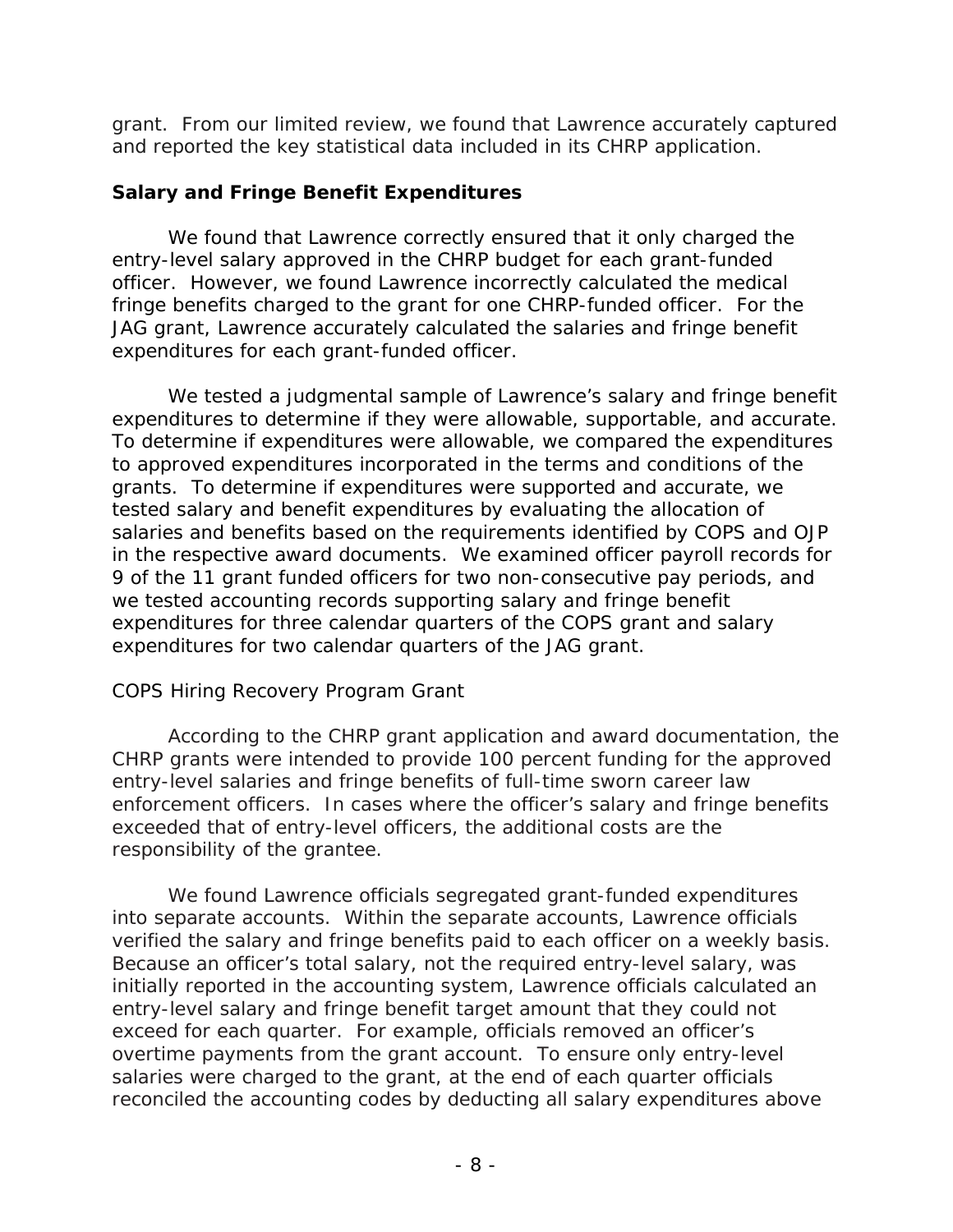salaries initially reported in the accounting system to the grant-approved the entry-level amount from the total salary and fringe benefits reported in the accounting system. The results of this reconciliation reduced the total entry level salary.

 expenditures were approved at a fixed rate as a percent of salary. For example, each Lawrence city employee contributes nine percent of salary to Lawrence received approval for five fringe benefits in its award document: (1) medical insurance, (2) dental insurance, (3) pension, (4) Medicare and, (5) holiday pay. Pension, Medicare, and holiday pay fund the city's pension program. Medical and dental insurance rates were variable expenditures because they were based upon the type of medical or dental plan selected.

 quarters tested. We verified the accuracy of the fixed rate fringe benefits by We determined Lawrence's methodology was accurate by comparing the first-year salary expenditures officials reported to the salary expenditures we calculated using Lawrence's methodology for the three comparing the rates reported by Lawrence to the fixed benefit rates we calculated. We used the officer's personnel folder to verify the variable fringe benefit expenditure, and we calculated the fringe benefit expenditure based on the medical or dental plan selected by each officer.

In addition to verifying accounting records, we reviewed payroll records and personnel files to ensure: (1) weekly payrolls were accurately recorded in the accounting system, (2) supervisors reviewed and approved the officer's timesheets, and (3) grant-funded officers were eligible for fringe benefits.

 Lawrence officials generally met the terms and conditions of the grant for managing CHRP salary and fringe benefit expenditures. However, we found benefit rate for the officer. The grant manager acknowledged the inaccuracy and corrected the officer's medical benefit rate. No exceptions were noted for any of the other officers we tested. Based on our review of payroll records, personnel files, and our verification of Lawrence's accounting methodology, we concluded that the medical fringe benefit expenditure for one grant-funded officer tested was inaccurate. The inaccuracy occurred because Lawrence officials provided the police department grant manager with an incorrect medical

 process. Because of continually rising health insurance costs, the city's total We did not calculate questioned costs in this instance because officials conservatively estimated medical fringe benefit costs during the application medical benefit costs exceeded the costs estimated at the time of the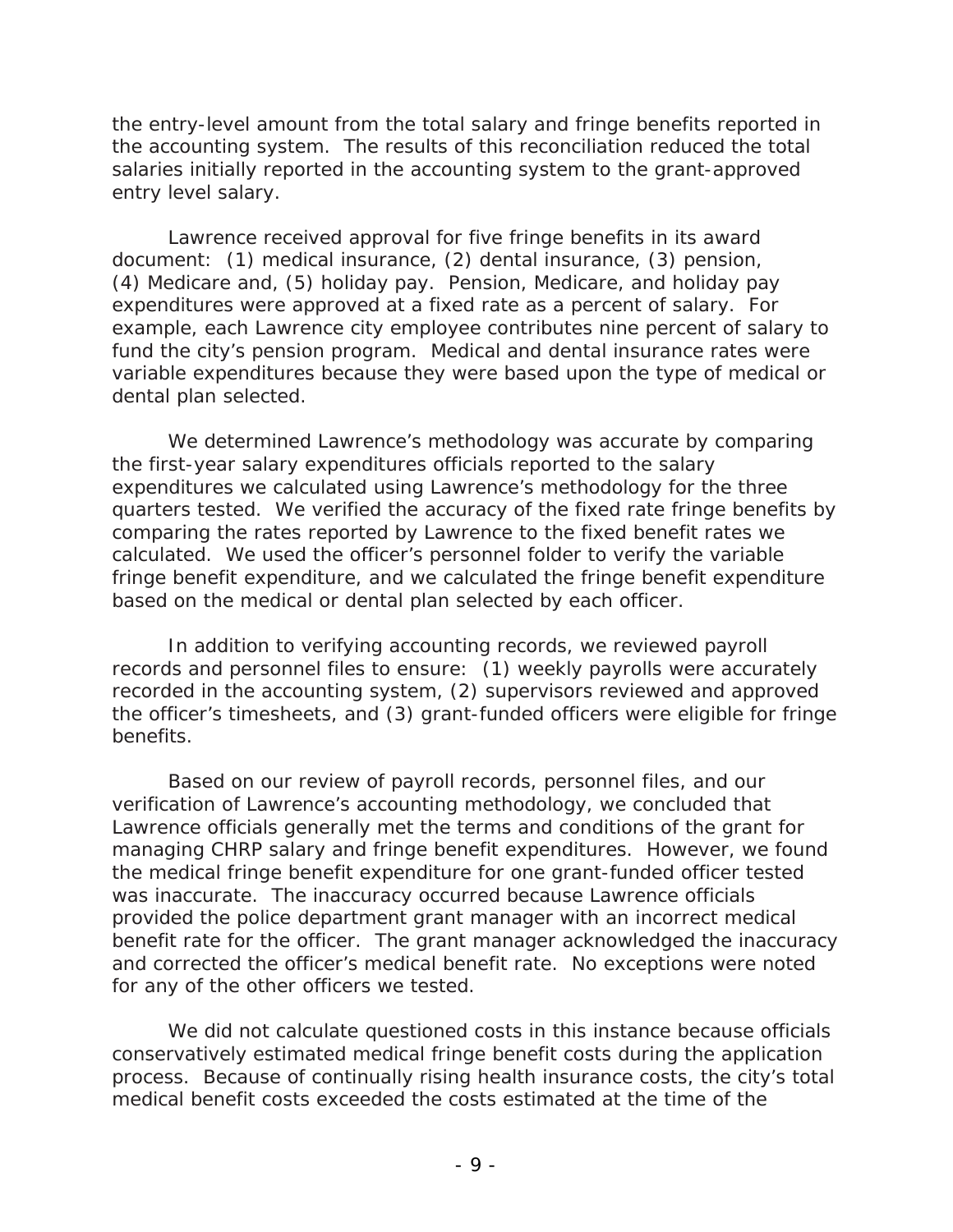grant funded officers. Without an adequately functioning system of checks application. However, we concluded internal controls should be strengthened to ensure medical benefit rates are accurately reported for all and balances in the charging of fringe benefit expenditures, grant funds are at risk for possible errors or irregularities.

#### *Office of Justice Programs Byrne Memorial Justice Assistance Grant*

 to provide salary and fringe benefits funding for four officer's salary for one year. Lawrence then followed a similar methodology to the one described included in the approved grant application budget. Fixed fringe benefit actual benefit expenditures. We found evidence that unallowable costs such as overtime were segregated from the officer's total salary and removed from the total expenditures requested for reimbursement. We also verified The JAG grant initially provided Lawrence with a formula based grant above for the COPS CHRP grant to establish quarterly salary and fringe benefit target amounts for each quarter. However, for the JAG grant, Lawrence was allowed to charge the actual salaries paid to each individual and they based their targets on the salary and fringe benefit amounts expenditures were charged to the grant at the approved rates and variable benefits such as medical and dental insurance were calculated using the weekly payrolls were accurately recorded in the accounting system and that supervisors approved the time sheets tested.

 Lawrence officials met the terms and conditions of the JAG grant for managing salary and fringe benefit expenditures. Based on our review of payroll records, personnel files, and our verification of Lawrence's accounting methodology, we concluded that

## **Budget Management and Control**

 surrounding grantee financial management systems. According to the expenses, misuse, and waste. Criteria established in 28 C.F.R 66 § 30 addresses budget controls C.F.R., grantees are permitted to make changes to their approved budgets to meet unanticipated program requirements. However, the movement of funds between approved budget categories in excess of 10 percent of the total award must be approved in advance by the awarding agency. In addition, the C.F.R requires that all grantees establish and maintain program accounts which will enable separate identification and accounting for funds applied to each budget category included in the approved award. Budget management controls insure federal funds are not exposed to unauthorized expenses, misuse, and waste.<br>- 10 - 10 -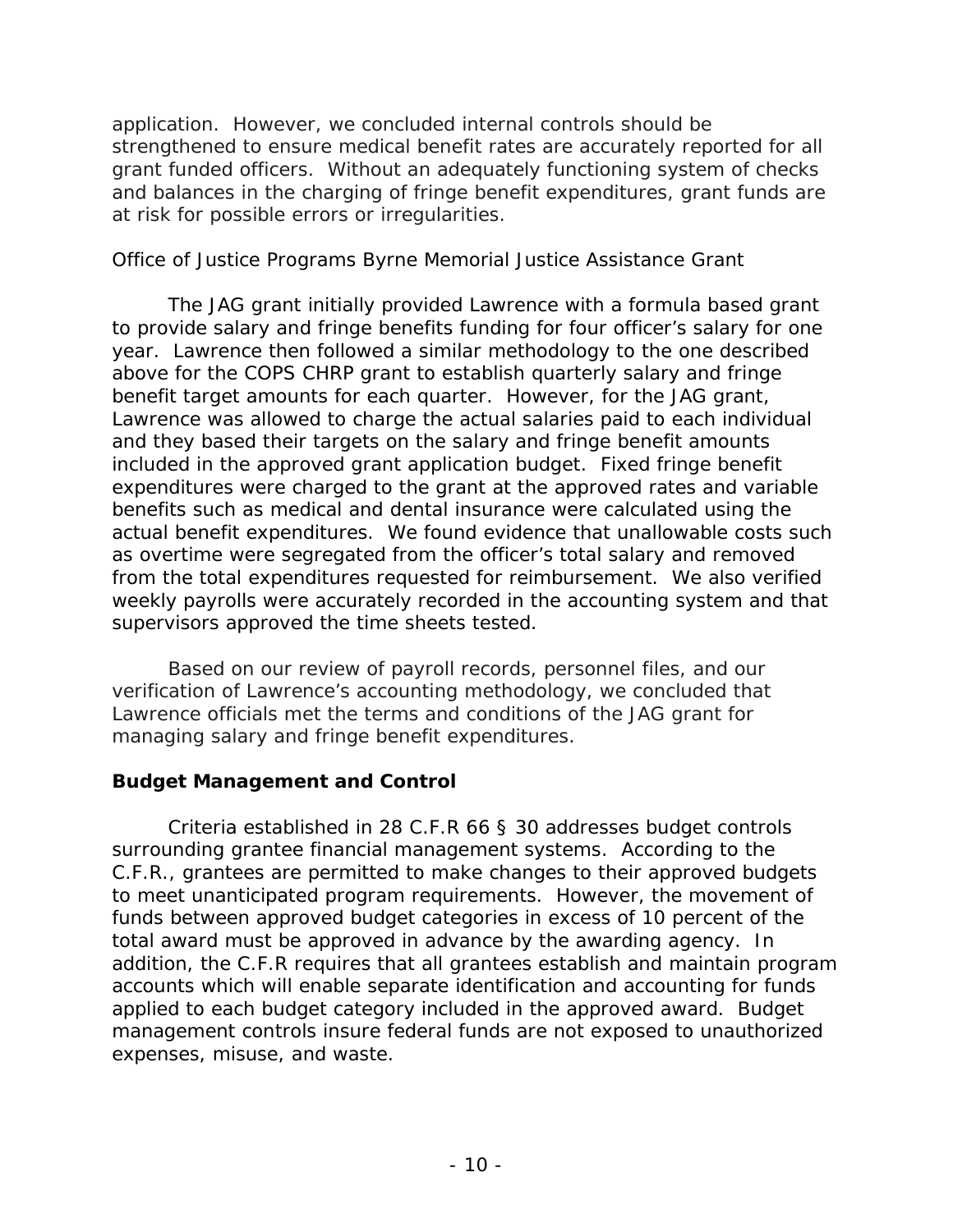budget categories for salary and fringe benefits. In their application for JAG funding, Lawrence officials also included a budget with expenditures for approved budget allowance for each category for this grant. Lawrence also COPS approved an itemized budget for the CHRP grant that included sworn officer salaries and fringe benefits. While the CHRP grant was still in progress at the time of our audit, Lawrence appeared to remain within the remained within the approved budget allowance for the completed JAG grant.

#### *COPS Hiring Recovery Program Grant*

 as well as estimates for the variable medical and dental insurance benefits. by establishing target amounts for each quarter, Lawrence officials were able The CHRP approved budget was based on the first year officer base salary, and Lawrence's fringe benefit rates based on the fixed benefit rates As noted earlier in the report, Lawrence's methodology to account for grant expenditures included salary and fringe benefit target amounts established for each calendar quarter. Lawrence followed the same methodology to maintain expenditures within the required budget categories. We found that to compare actual grant expenditures to the approved budgetary guidelines.

 Memorandum for the quarter ending March 2012. We found the city's We compared the total grant expenditures from Lawrence's accounting records to the expenditures COPS approved in the Financial Clearance expenditures generally fell within the approved budget categories. However, at the time of our audit's fieldwork, health insurance costs exceeded the city's original budget by \$16,704. The grant manager told us she was aware of the problem and it occurred because they underestimated the rate of health insurance cost increases over the life of the grant and they plan to make up the shortfall with city funding.

 conditions of the award in the area of budget management and control. Because city officials established and maintained program accounts to enable separate identification and accounting for funds applied to each budget category, and because expenditures remained within the ten percent total award allowable deviation, we concluded the city met the terms and

#### *Office of Justice Programs Byrne Memorial Justice Assistance Grant*

In order to track grant expenditures and meet the terms and conditions of the JAG grant, Lawrence included a projected budget in their application based on the anticipated officer salaries and estimates of both fixed and variable fringe benefits. We reviewed accounting records and found officials used the same methodology described in the previous section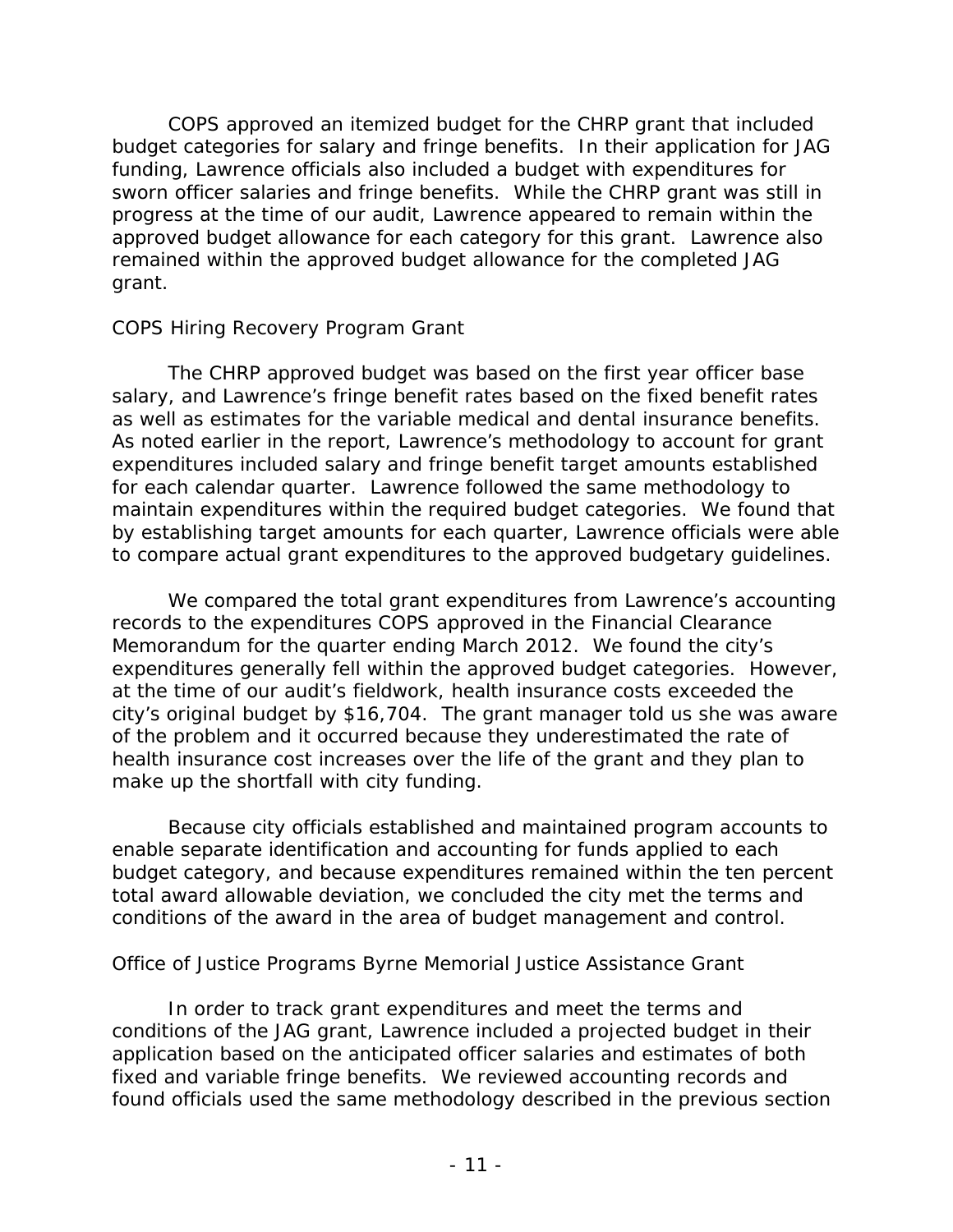of the report to determine grant-funded salary and fringe benefit expenditures. We found rising health insurance costs again caused the city did not exceed the allowable deviation of 10 percent of the total award, we to exceed the budgeted amount by \$14,247. At the end of the grant, Lawrence officials transferred \$8,751 between budget categories and added \$5,496 in city funding to address the shortfall. Because the budget transfers concluded that Lawrence met the terms and conditions of the JAG grant in the area of budget management and control.

## **Reporting**

#### *Federal Financial Reports*

 outlays, a report to that effect must be submitted. Funds for the current The financial aspects of the grants are monitored through Federal Financial Reports (FFRs). FFRs are designed to describe the status of grant funds and should be submitted within 30 days of the end of the most recent quarterly reporting period. For periods when there have been no program award or future awards may be withheld if reports are not submitted or are excessively late.

 CHRP award. We also tested each FFR for timeliness using the criteria noted The grant manager told us she completed FFRs using the discreet accounting codes established for each grant. We sampled eight CHRP grant FFRs between April 2010 and March 2012. We concluded the eight reports tested were accurate because the total expenditures reported in the FFR agreed with the totals reported in Lawrence's accounting records for the above and we found officials submitted each FFR timely. Because each of the FFR's we tested was accurate and submitted in a timely manner, we concluded Lawrence officials met the financial reporting standards for the CHRP grant.

 September 2010. We found officials submitted each FFR timely. Each of the standards for the JAG grant. For the JAG grant we tested five FFRs between April 2009 and five reports tested were accurate because the total federal expenditures reported in the FFR agreed with the totals reported in Lawrence's accounting records. Because each of the FFR's we tested was accurate and submitted in a timely manner, we concluded Lawrence officials met the financial reporting

#### *Progress Reports*

 COPS established a quarterly filing requirement for CHRP progress reports. The reporting requirements included a survey that required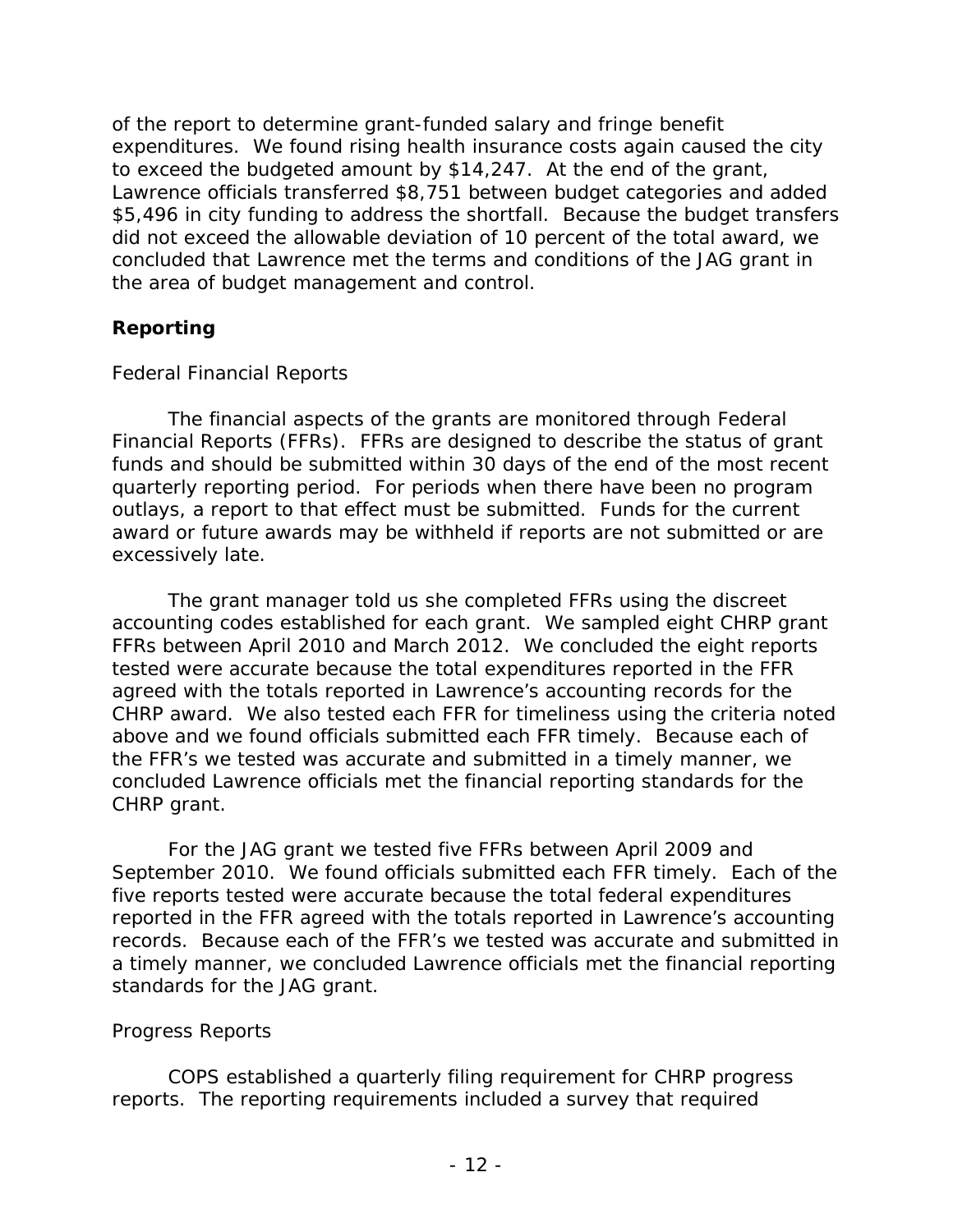documentation to support their self-assessment of community policing goals. concluded that Lawrence met the progress reporting requirement. recipients to report the number of jobs created or saved by grant funding and a self-assessment of the recipient's progress toward meeting its community policing goals. COPS did not require the recipients to maintain We sampled the last eight progress reports and found Lawrence submitted each progress report within the required time period specified by COPS. In addition, each report included all of the required reporting elements. We

 requirement for JAG grants. The reports are due annually no later than December 31. Because JAG grants are formula based awards, OJP allowed Lawrence submitted covering the annual periods ending in December 2010 within the required time period specified by the OJP Financial Guide. The uniformed officers retained with grant funding. The OJP Financial Guide established an annual progress reporting Lawrence to use its Recovery Act reports to satisfy the annual progress reporting requirement. We reviewed both of the JAG progress reports and December 2011 and found Lawrence submitted each progress report reports included among other things statistics relevant to the number of

#### *Recovery Act Reports*

 both financial and programmatic data. The Recovery Act requires recipients portal that collects all the reports. Recipients must enter their data no later than the  $10^{th}$  of the month after each quarter beginning June 30, 2009. In addition to normal reporting requirements, grantees receiving Recovery Act funding are required to submit quarterly reports which include to submit their reporting data through FederalReporting.gov, an online web

 and we found the reports included the required elements. We found Lawrence was responsible for submitting 11 CHRP and 4 JAG Recovery Act reports during the period of review. We examined six quarterly reports Lawrence officials filed each of the six reports in a timely manner.

 Because Lawrence officials submitted each of the reports we tested within the required timeframe and because the reports included all of the required performance elements, we concluded that Lawrence met the reporting requirements.

#### **Drawdowns**

establishes the methods by which DOJ makes payments to grantees.<br>- 13 -Drawdown is a term to describe when a recipient requests funding for expenditures associated with a grant program. The OJP Financial Guide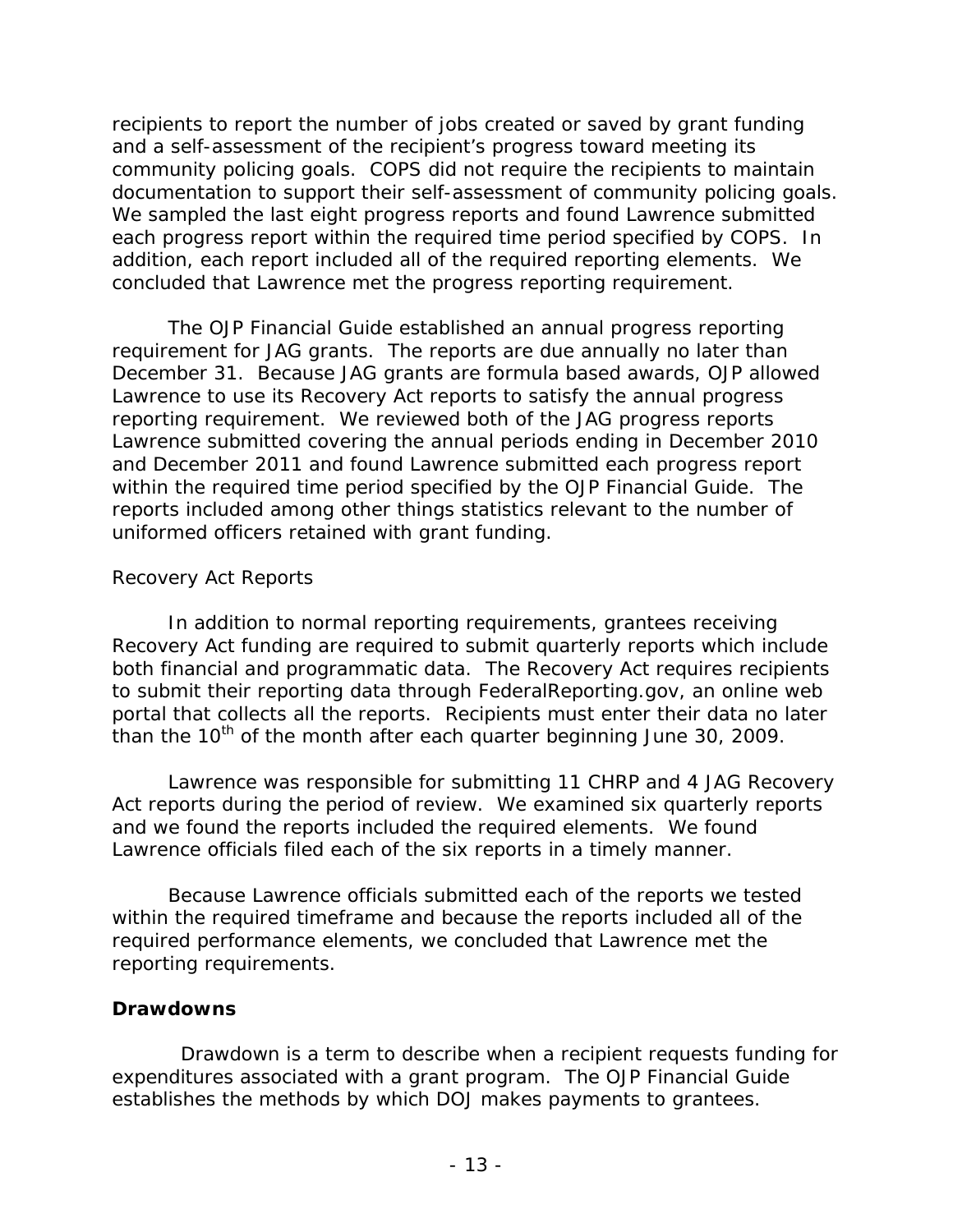Advances are allowed, but non-formula grant funding must be used within 10 days of the transfer. To determine if drawdowns were completed in advance or on a reimbursement basis, we interviewed the grant manager, analyzed bank statements and reviewed documentation supporting the actual expenditures. We determined grant funds were requested on a reimbursement basis in all instances. In addition, we determined drawdowns were requested based on actual expenditures and did not exceed grant expenditures.

## *COPS Hiring Recovery Program Grant*

 At the time of our field work, Lawrence had requested funding for fringe benefit expenditures and then divided the total into a grant funded share and a city funded share. For example, to support the January 2012 \$1,246,304 of the \$1,496,985 total award. We examined 10 drawdowns made between December 2009 and January 2012. Lawrence used the segregated accounting codes for the CHRP grant to establish the amount of funding requested for each drawdown. Because the grant funded only entry-level salaries, Lawrence initially calculated the total cost of salary and cumulative drawdown of \$125,340, Lawrence provided accounting records supporting \$152,856 of salary and fringe benefit expenditures – a difference of \$27,516 which represented the city's share of the expenditures.

Because Lawrence could support their drawdown requests with accounting records and because they addressed the potential for advanced payments, we concluded Lawrence met the terms and conditions of the CHRP grant for drawdowns.

## *Office of Justice Programs Byrne Memorial Justice Assistance Grant*

 At the time of our field work, Lawrence had requested funding for the entire \$312,592 JAG grant. We examined five drawdowns Lawrence made between December 2009 and October 2010. Lawrence used the same methodology described in the preceding section to determine the JAG funding requests. To support the cumulative drawdown total of \$312,592, Lawrence provided accounting records supporting \$318,088 in expenditures and the city funded the difference of \$5,496.

Because Lawrence could support their funding requests with accounting records and because they addressed the potential for advanced payments, we concluded Lawrence met the terms and conditions of the JAG grant for drawdowns.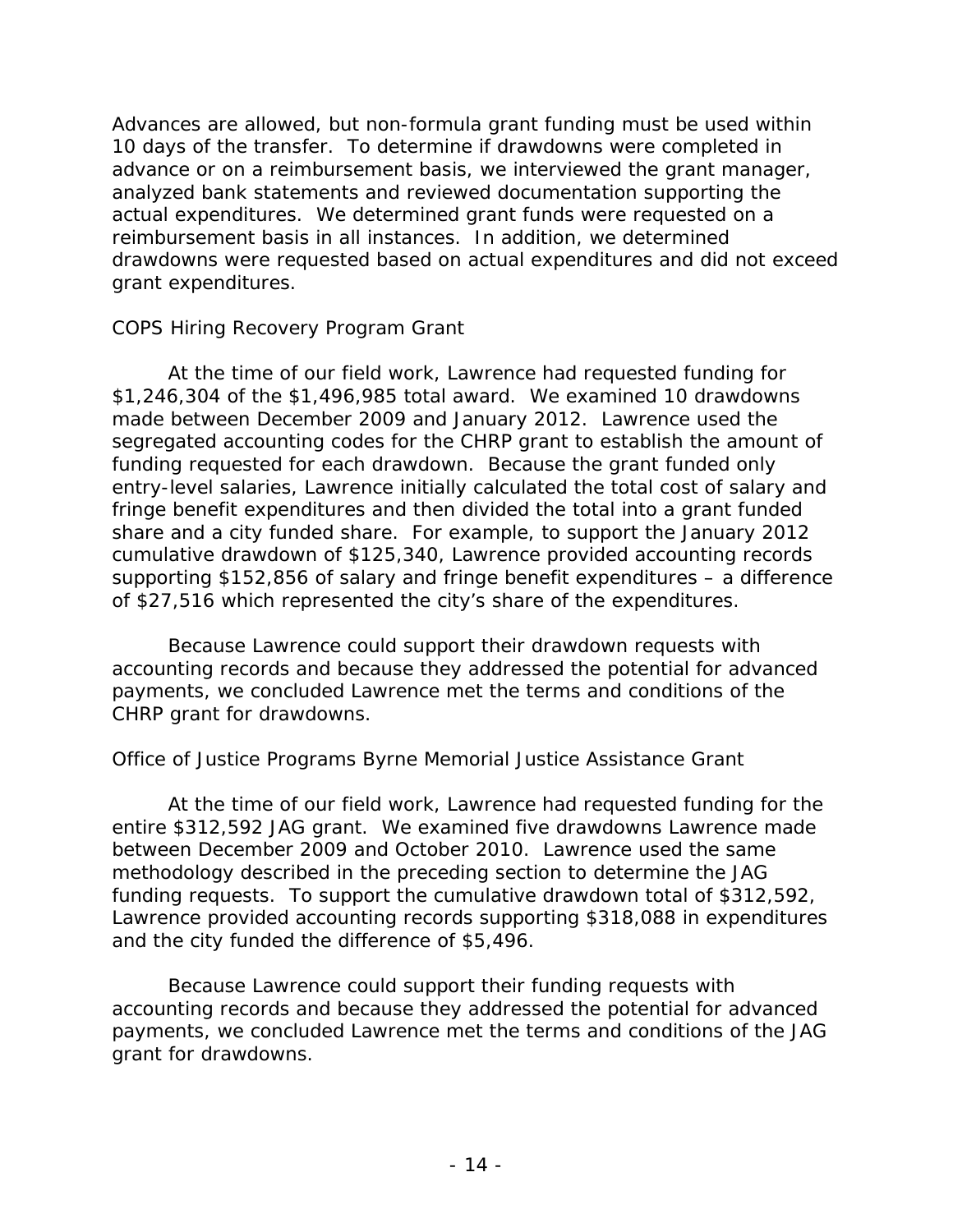#### **Compliance with Other Award Conditions**

 unique to an award. To ensure job growth or job preservation, the Recovery address retention planning. Award requirements are included in the terms and conditions of a grant and special conditions may be added to address special provisions Act stipulated that funds from both grants should be used to supplement existing funding and not supplant, or replace, funding already appropriated for the same purpose. The CHRP grant required recipients to plan to retain all sworn officer positions funded by the award for one year after the grant ended. The formula based JAG grant did not include a requirement to

#### *Supplanting Analysis*

To ensure job growth or job preservation, the Recovery Act stipulated that funds should be used to supplement existing funding and not supplant, or replace, funding already appropriated for the same purpose. During our audit, we completed an analysis of the number of jobs Lawrence preserved with Recovery Act funding through the grants, examining the potential for supplanting.

 provided budget documents that showed Lawrence planned to lay- off Lawrence requested CHRP funding to retain 7 existing full-time uniformed officer positions and received the grant in order to fund the officers who were planned to be laid off as a result of events unrelated to receiving the federal funding. In addition, Lawrence also received the JAG grant to retain 4 officers. To support its application for funding, Lawrence uniformed officers if they were unable to obtain Recovery Act funding.

 award funding, the recipient is expected to maintain its local budget for To eliminate the potential for supplanting after a recipient receives sworn officers during and after the period of the award. We examined the Lawrence Police Department's budget and the number of sworn officers or full-time equivalents (FTEs) during the 2009-2012 budget years.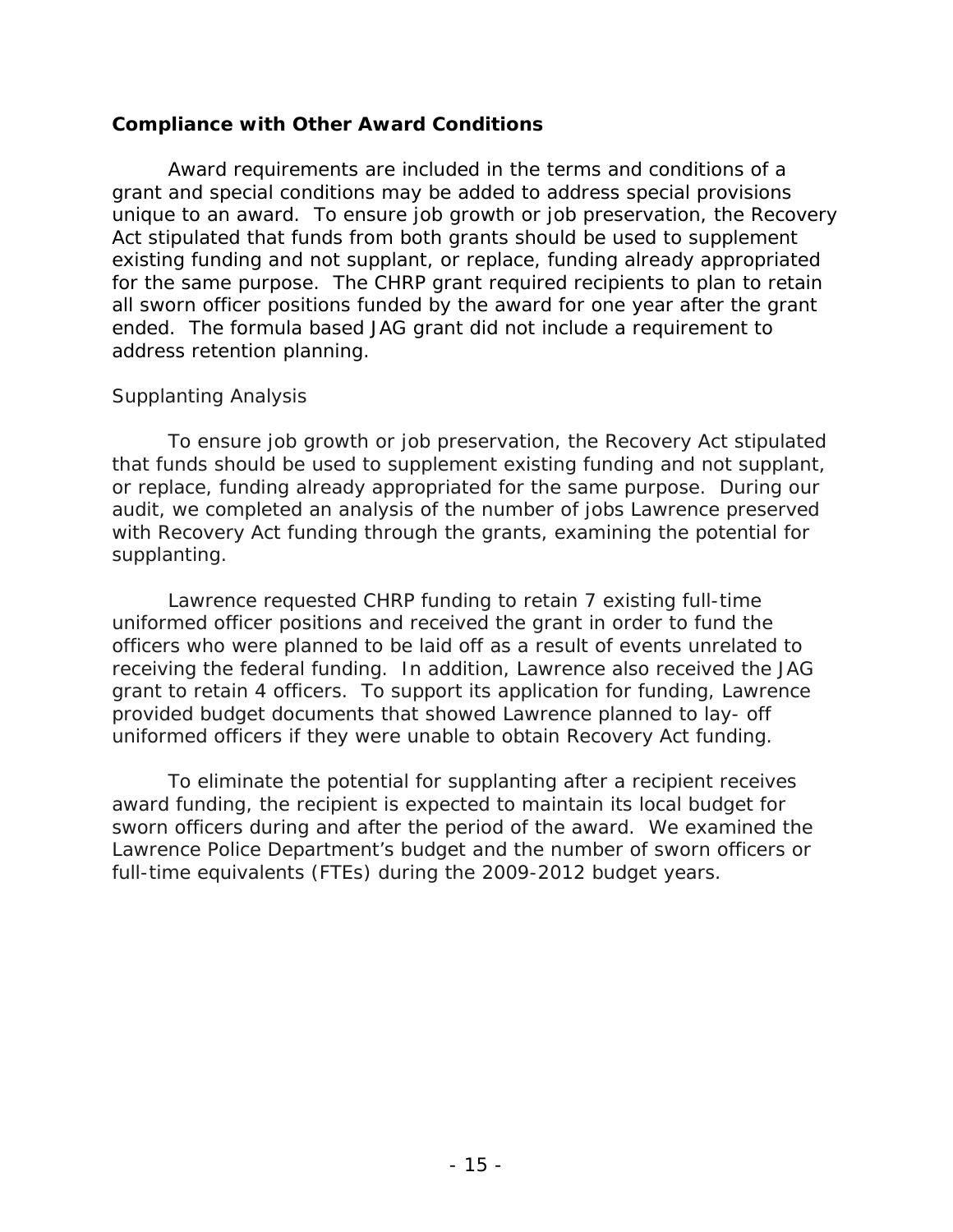| <b>FISCAL</b> | <b>TOTAL</b>  | <b>PLANNED</b> | <b>ACTUAL</b> |
|---------------|---------------|----------------|---------------|
| <b>YEAR</b>   | <b>BUDGET</b> | <b>FTEs</b>    | <b>FTEs</b>   |
|               |               |                |               |
| 2009          | \$13,335,910  | 147            | 137           |
|               |               |                |               |
| 2010          | \$12,483,790  | 137            | 137           |
|               |               |                |               |
| 2011          | \$11,079,166  | 100            | 100           |
|               |               |                |               |
| 2012          | \$11,085,907  | 101            | 101           |

#### **Lawrence Police Department Fiscal Years 2009 to 2012 Total Budget and Fulltime Equivalents**

Source: Lawrence Police Department

As the table above demonstrates, between 2009 and 2012, Lawrence decreased its police department budget by over \$2 million and reduced the actual number of uniformed officers by 36. However, although the nonsupplanting requirement prohibits a recipient from reducing its sworn officer budget after receiving a grant, federal regulations provide an exception to the requirement if the recipient can demonstrate the reduction occurred for reasons unrelated to grant funding.

 city's and the police department budget and sworn officer strength resulted Massachusetts, not the receipt of award funding. During the 2009 and 2010 We reviewed budget documents and found the reduction in both the from reductions in funding provided by the Commonwealth of budget years, the Commonwealth reduced the funding provided to Lawrence by over \$7 million dollars. The reduction in state funding resulted in citywide personnel reductions. For example, the Fire Department experienced a reduction of 44 firefighters and the city's Department of Public Works experienced a reduction of 20 fulltime personnel. Because the reductions in sworn officer budgets and end strength were unrelated to grant funding, we concluded Lawrence met the grant's non-supplanting requirement.

#### *Retention Planning*

 retention planning. However, the CHRP grant required recipients to plan to The formula based JAG grant did not include a requirement to address retain all sworn officer positions funded by the award for one year after the grant ends. Grant recipients are expected to add grant funded officers to their projected budgets with local funds. The number officers retained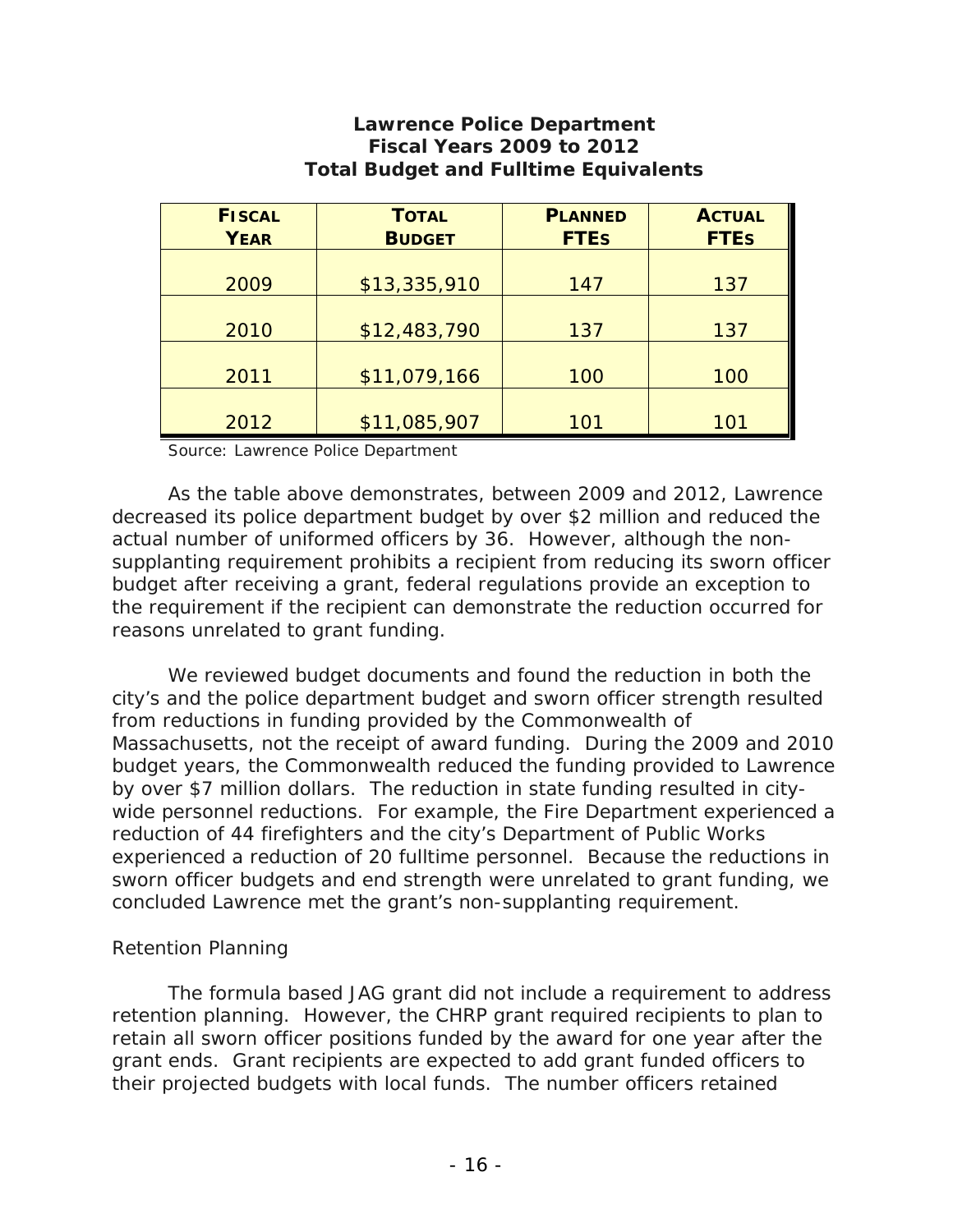should be over and above the number of locally-funded positions that would have existed in the absence of the grant.

 FY 2013 budget period, we reviewed the proposed budget and found the city The grant manager told us she was aware of the requirement to retain grant funded officers with local funding. Since the grant will end during the included the retention of seven grant funded officers in its budget proposal.

#### **Program Performance and Accomplishments**

 uniformed officer jobs that would have been eliminated if the city did not Both the CHRP and the JAG grants included an objective to preserve receive grant funding, based on the job preservation objective contained within the Recovery Act. The CHRP grant also included an objective to enhance Community Policing and the JAG grant included similar objectives.

 funding to preserve 7 and 4 uniformed officer jobs, respectively. Our analysis of the potential for supplanting confirmed that the city preserved As we noted earlier in the report, the city received CHRP and JAG the 11 uniformed officer jobs that would have been eliminated in the absence of grant funding.

measuring a grantee's performance in meeting the CHRP grant objectives. In the CHRP Application Guide, COPS identified the methods for According to COPS there were two objectives for the CHRP grant: (1) to increase the capacity of law enforcement agencies to implement community policing strategies that strengthen partnerships for safer communities and enhance law enforcement's capacity to prevent, solve, and control crime through funding additional officers, and (2) to create and preserve law enforcement officer jobs. Quarterly progress reports describe how CHRP funding was being used to assist the grantee in implementing its community policing strategies and detailing hiring and rehiring efforts were to be the data source for measuring performance. However, COPS did not require grantees to track statistics to respond to performance measure questions in the progress reports. In addition, the grantee's community policing implementation rating, contained in the progress report, would not be used in determining grant compliance.

 initiative, neighborhood visits are published in advance to maximize We interviewed the grant manager, reviewed progress reports, and budget documents and found evidence of community policing related activities. For example, Lawrence's Community Engagement Initiative targets the city's highest risk neighborhoods to promote community involvement and maximize the officer's impact on crime. During this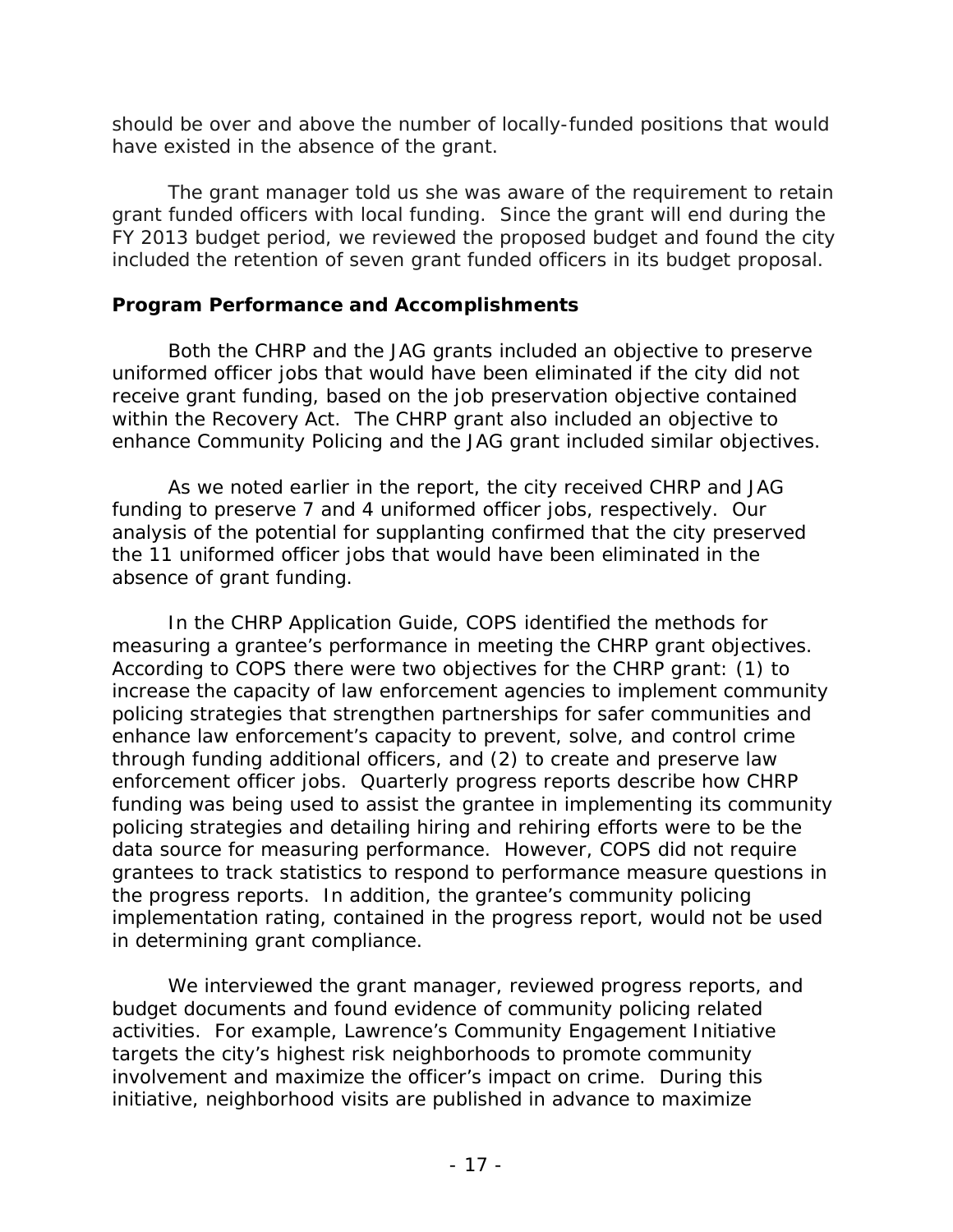to interact with city residents. community involvement and the department's Mobile Command Center is positioned in the neighborhood to provide a safe and secure area for officers

#### **Conclusions**

We found Lawrence generally met the terms and conditions for the CHRP and JAG grants we reviewed. Specifically, Lawrence used grant funds for their intended purposes, to retain officer positions, appropriately managed and reported the use of those funds, and demonstrated that the positions funded by the grants would be retained in the future.

 benefit costs during the grant period, we did not question costs. We attention. As a result, we make one recommendation to address this However, we found an inaccuracy related to a grant funded medical fringe benefit charged to the COPS grant for one CHRP funded officer. However, because the city documented higher than expected medical fringe considered the inaccurate medical fringe benefit amount charged to the CHRP grant an internal control shortcoming that warrants management finding.

## **Recommendation**

We recommend that COPS:

1. Ensure Lawrence develops and implements internal control procedures to accurately calculate medical fringe benefit cost rates.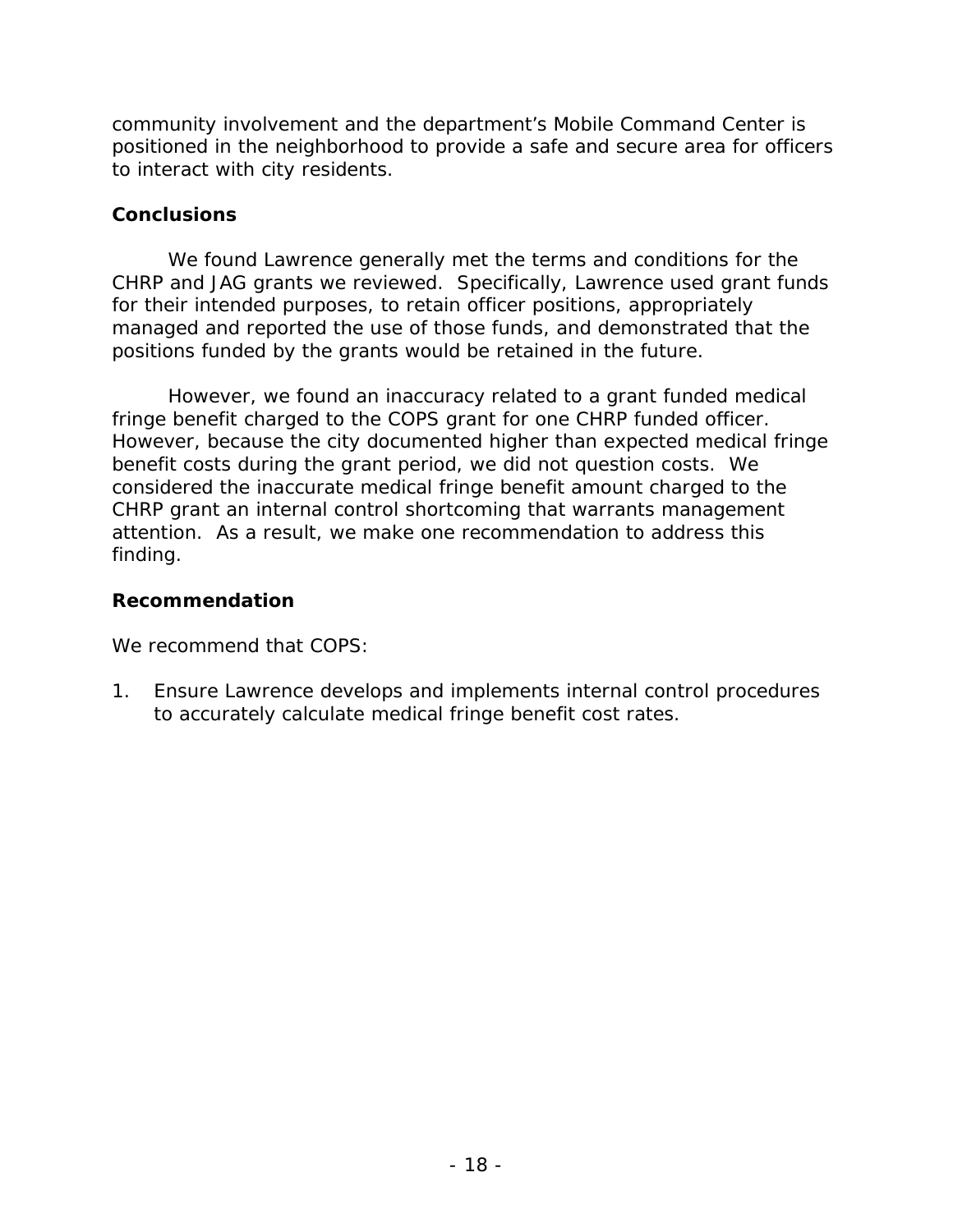# **OBJECTIVES, SCOPE, AND METHODOLOGY**

 accomplishments. The objective of our audit was to review performance in accomplishments. The purpose of the audit was to determine whether reimbursements claimed for costs under the grants were allowable, supported, and in accordance with applicable laws, regulations, guidelines, and the terms and conditions of the grants, and to determine program performance and the following areas: (1) internal control environment, (2) CHRP application statistics, (3) salary and fringe benefit expenditures, (4) budget management and controls, (5) reporting, (6) drawdowns, (7) compliance with other award conditions, and (8) program performance and

 accepted government auditing standards. These standards require that we reasonable basis for our findings and conclusions based on our audit We conducted this performance audit in accordance with generally plan and perform the audit to obtain sufficient, appropriate evidence to provide a reasonable basis for our findings and conclusions based on our audit objectives. We believe that the evidence obtained provides a objectives.

 We audited a total of \$1,809,577 provided through an Office of the City of Lawrence, Massachusetts. Our audit concentrated on, but was not limited to the initial award of the JAG grant in March 2009, through the end of our field work in June 2012. Community Oriented Policing Services Hiring Recovery Program Grant and the Office of Justice Programs, Bureau of Justice Assistance FY 2009 Recovery Act Edward Byrne Memorial Justice Assistance Grant awarded to

for our audit. We tested compliance with what we consider to be the most important conditions of the grants. Unless otherwise stated in our report, the criteria we audited against are contained in the Code of Federal Regulations: 28 CFR § 66, Uniform Administrative Requirements for Grants, the Office of Justice Programs Financial Guide, and the award documents. We also reviewed Lawrence's most recent Single Audits for the periods ending in June 2009 and June 2010 and identified no findings that could impact the grant funding we audited. In addition, both COPS and OJP conducted site visits and we identified no significant findings that could impact the scope or methodology

for our audit.<br>In conducting our audit, we tested the Lawrence's award activities in the following areas: internal controls, CHRP application statistics, salary and fringe benefit expenditures, budget management and controls, reporting, drawdowns, compliance with other award conditions, and program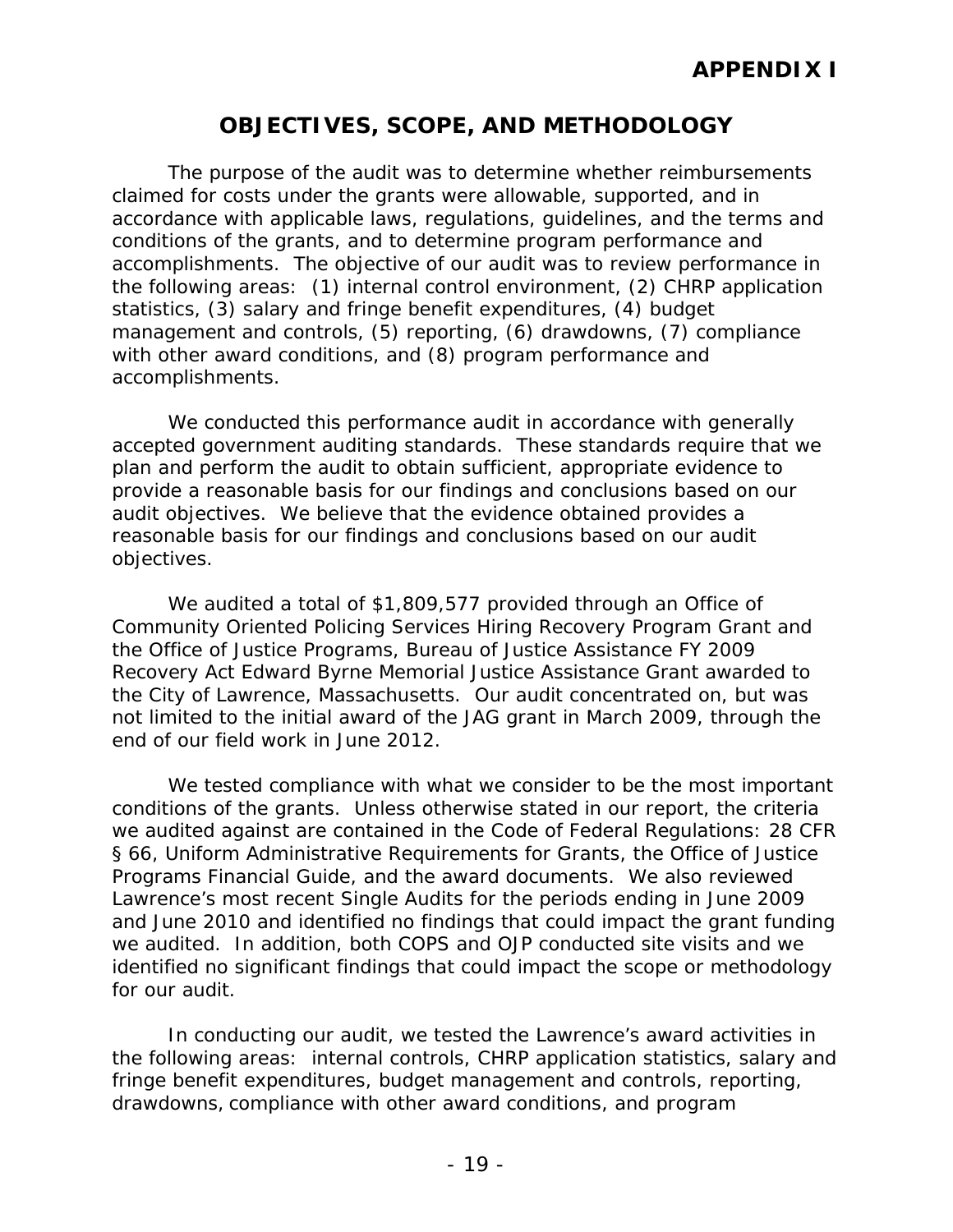controls of the city's financial management system specific to the whole. We also performed limited tests of source documents to assess the Reports. performance and accomplishments. In addition, we reviewed the internal management of DOJ funds during the award period under review. However, we did not test the reliability of the financial management system as a accuracy and completeness of reimbursement requests and Federal Financial Reports.<br>- 20 -<br>- 20 -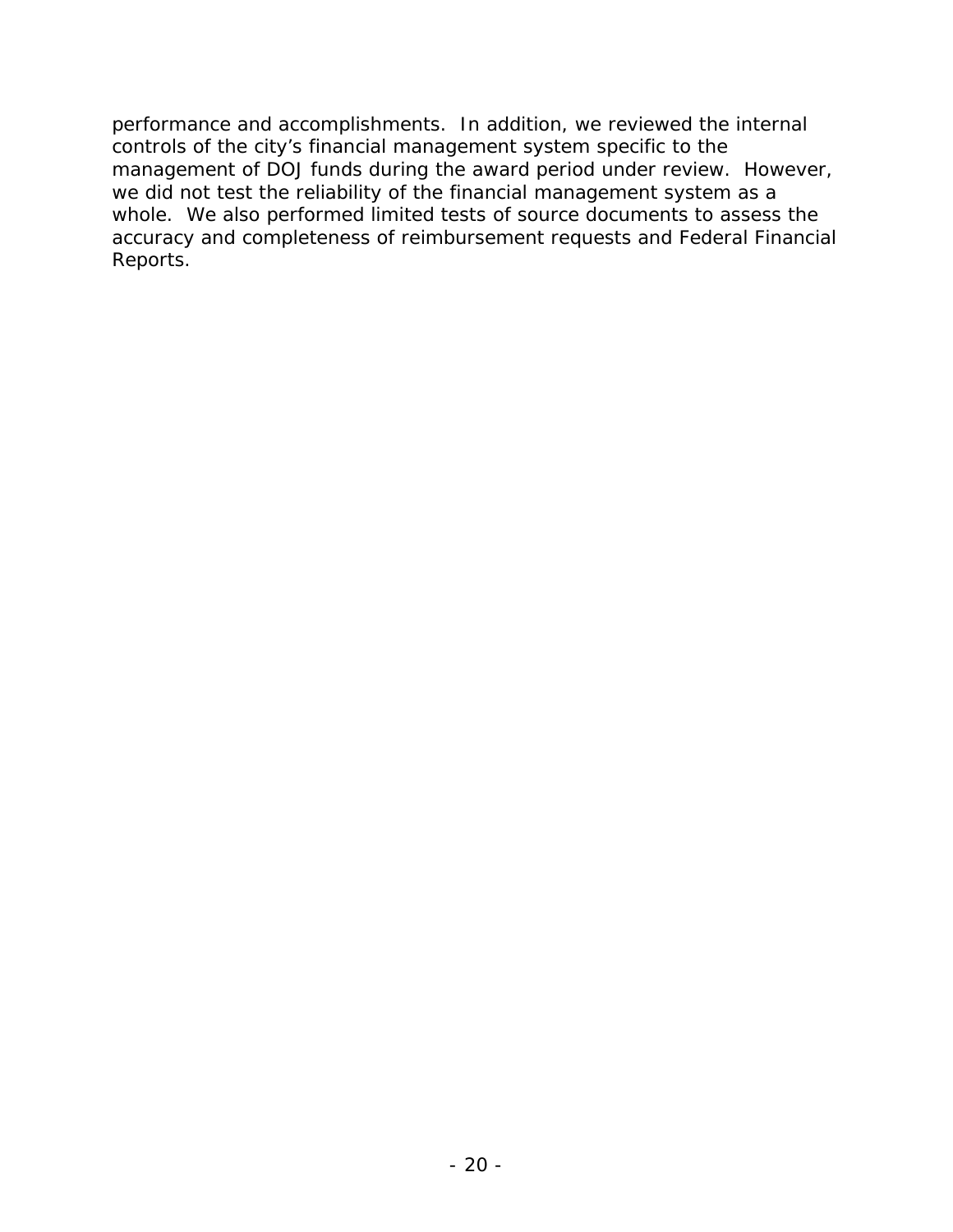## **RESPONSE TO THE DRAFT AUDIT REPORT LAWRENCE POLICE DEPARTMENT**



*Lawrence Police Department* 

*90 LowelJ Street*  Lawrence, Massachusetts 01840 *TeL-* (978) *794-5900* 

John J. Romero Chief of Police

January 23, 2013

Thomas O. Puerzer, Regional Audit Manager U. S. Department of Justice, Office of the Inspector General Philadelphia Regional Audit Office 701 Market Street, Suite 201 Philadelphia, PA 19106

Dear Mr. Puerzer:

The Lawrence Police Department would like to respond the audit recommendations from the Department of Justice Office of the Inspector General, Audit Division, concerning the following grants:

Office of Community Oriented Police Services (COPS) Hiring Recovery Program (CHRP) grant number 2009-RJ-WX-0396

The Office of Justice Program (OJP) Bureau of Justice Assistance Recovery Act Edward Byrne Memorial Justice Assistance (JAG) grant number 2009-SB-B9-0647

Recommendation 1: Ensure Lawrence develops and implements inlemal control procedures to accurately calculate medical fringe benefit cost rates.

In October of 2010 the City of Lawrence implemented a new health insurance program by which the splil of percentage paid by employees and the city was based on years of employment. In preparation of this new method of payment all employees' health care percentages were entered manually in the city's payroll system Employees hired after June 30, 2003 were to be assessed 25% of the cost of health insurance, with the city paying 75% of the cost. In error, one of the officers on the COPS grant was assessed at 20% of the cost of his health insurance rather than 25%.

Fax: (978) 794-5917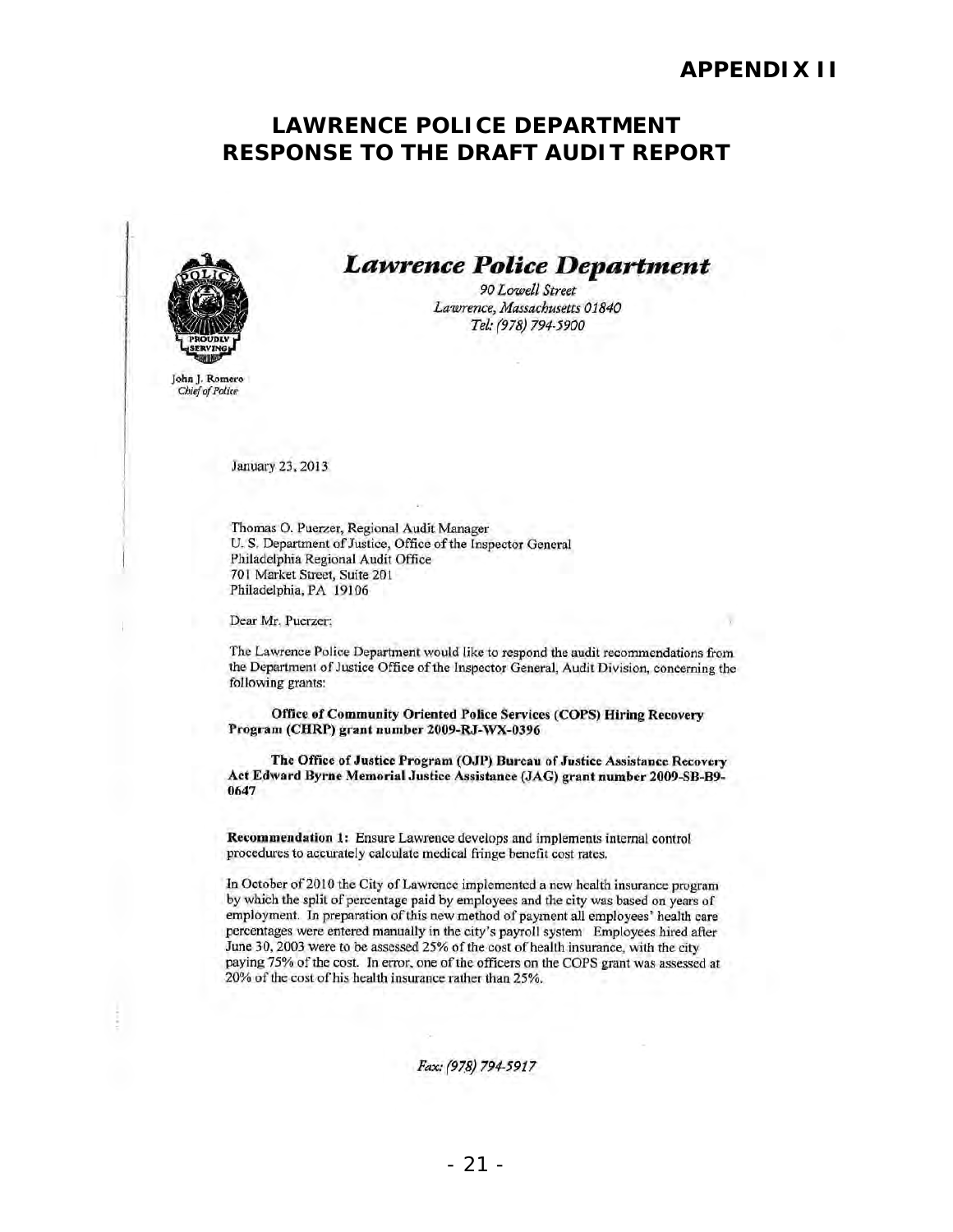Remedy 1: During the audit this came to our attention and was corrected. To ensure this does not happen again, the system is in place when an employee is entered in the City's official record keeping system, the date of hire will appear for the insurance clerk to determine the amount the employee should be paying. This system was in place at the time the error was made, but because of the manual entering of data in the system an error was made. The city record has since been re-checked to insure all records are correct.

Additionally, once an employee begins service at the Police Department, the payroll clerk will double check to insure the correct percentage of health insurance is being charged in the bi-weekly payroll system, and initial lhe insurance sheet kepi in the police department records.

We believe these steps will prevent this type of error from happening again.

If you have any questions concerning this matter please contact Kathleen Flanagan, Director of Support Service at 978-479-9074 or kflanagan@lawpd.com

Sincerely,

hief of Police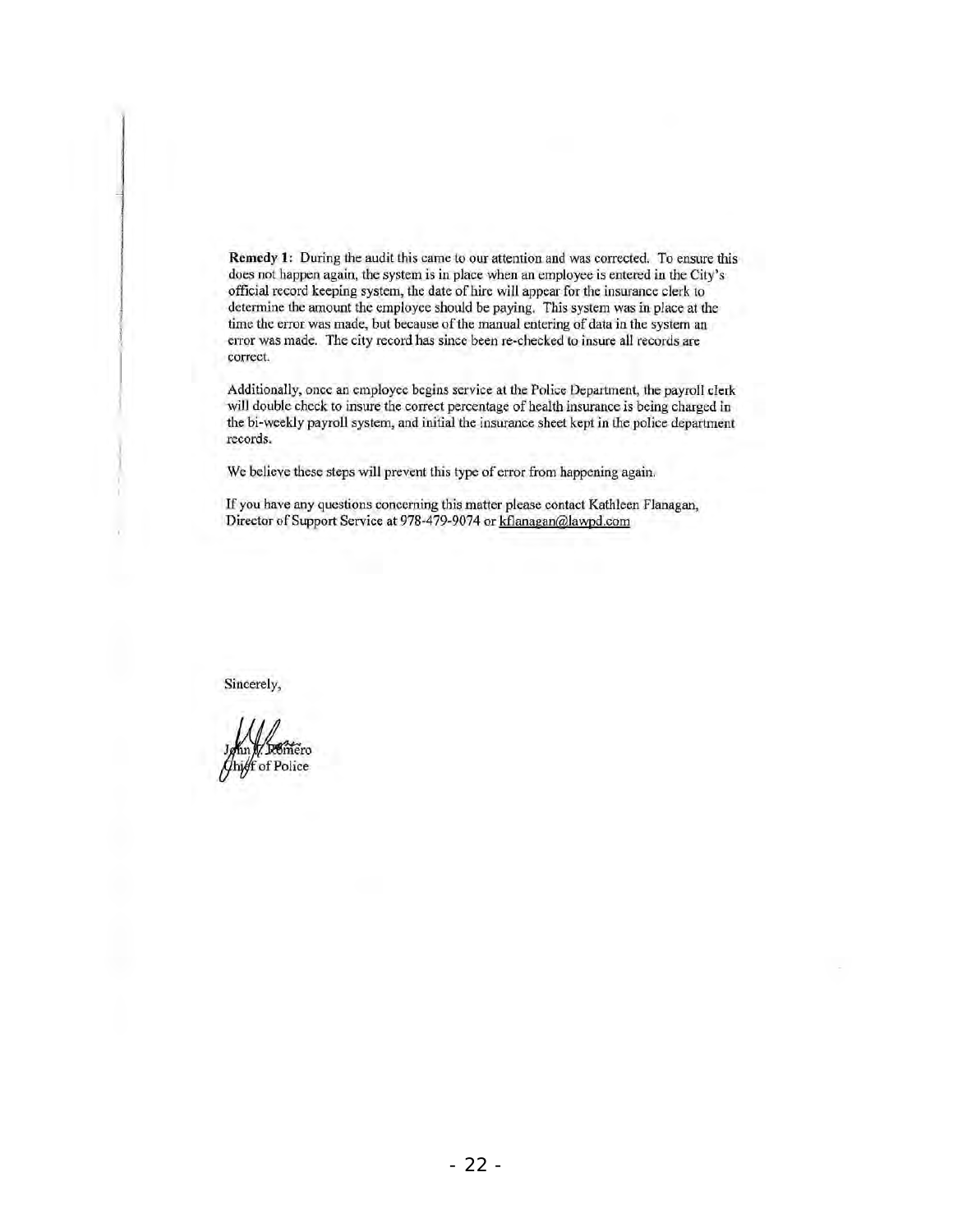# **RESPONSE TO THE DRAFT AUDIT REPORT OFFICE OF JUSTICE PROGRAMS**

| <b>U.S. Department of Justice</b><br><b>Office of Justice Programs</b><br>Office of Audit, Assessment, and Management |  |  |
|-----------------------------------------------------------------------------------------------------------------------|--|--|
|                                                                                                                       |  |  |
|                                                                                                                       |  |  |
| Thomas O. Puerzer<br>Regional Audit Manager<br>Philadelphia Regional Audit Office<br>Office of the Inspector General  |  |  |
| Maureen A. Henneberg<br>Director                                                                                      |  |  |
| Response to the Draft Audit Report, Audit of the Office of                                                            |  |  |
|                                                                                                                       |  |  |

This memorandum is in response to your correspondence, dated January 10, 2013, transmitting the subject draft audit report for the City of Lawrence, Massachusetts. We consider the subject report resolved and request written acceptance of this action from your office.

The draft audit report contains one recommendation and no questioned costs; however, the recommendation is directed to the Office of Community Oriented Policing Services. As the draft report contains no recommendations directed to the Office of Justice Programs, we have no comments.

We appreciate the opportunity to review and comment on the draft audit report. If you have any questions or require additional infonnation, please contact Jeffery A. Haley, Deputy Director, Audit and Review Division, on (202) 616·2936.

cc: Jeffery A. Haley Deputy Director, Audit and Review Division Office of Audit, Assessment, and Managemem

> Tracey Trautman Deputy Director for Programs Bureau of Justice Assistance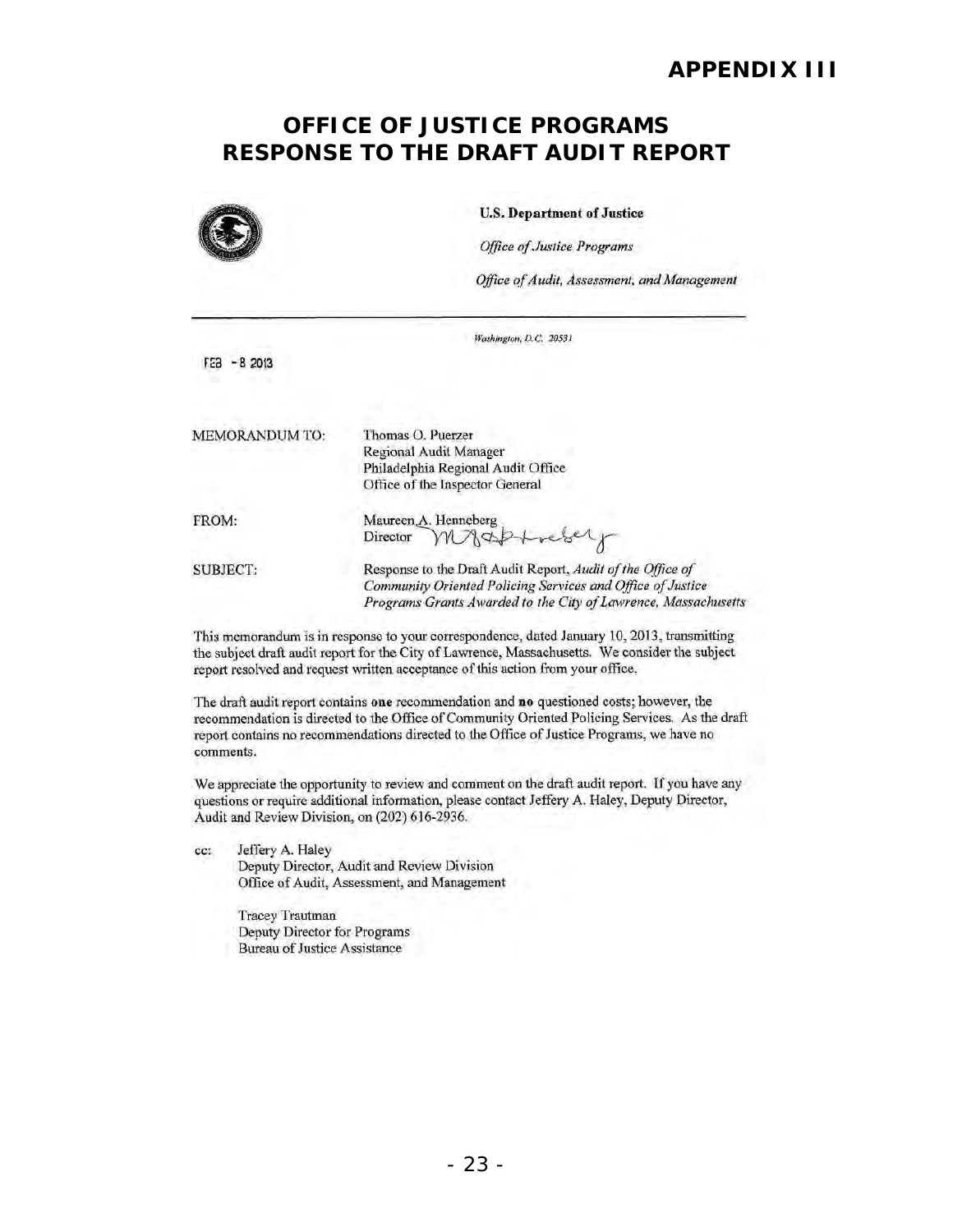cc: Amanda LoCicero Budget Analyst Bureau of Justice Assistance

> Brenda Worthington Grant Program Specialist Bureau of Justice Assistance

Bernard Melckian Director Office of Community Oriented Policing Scrvices

Marcia Samuels-Campbell Acting Deputy Director for Grant Operations Officc of Community Oricnted Policing Services

Richard P. Theis Assistant Director, Audit Liaison Group Internal Review and Evaluation Office Justice Management Division

**OJP** Executive Secretariat Control Number 20130023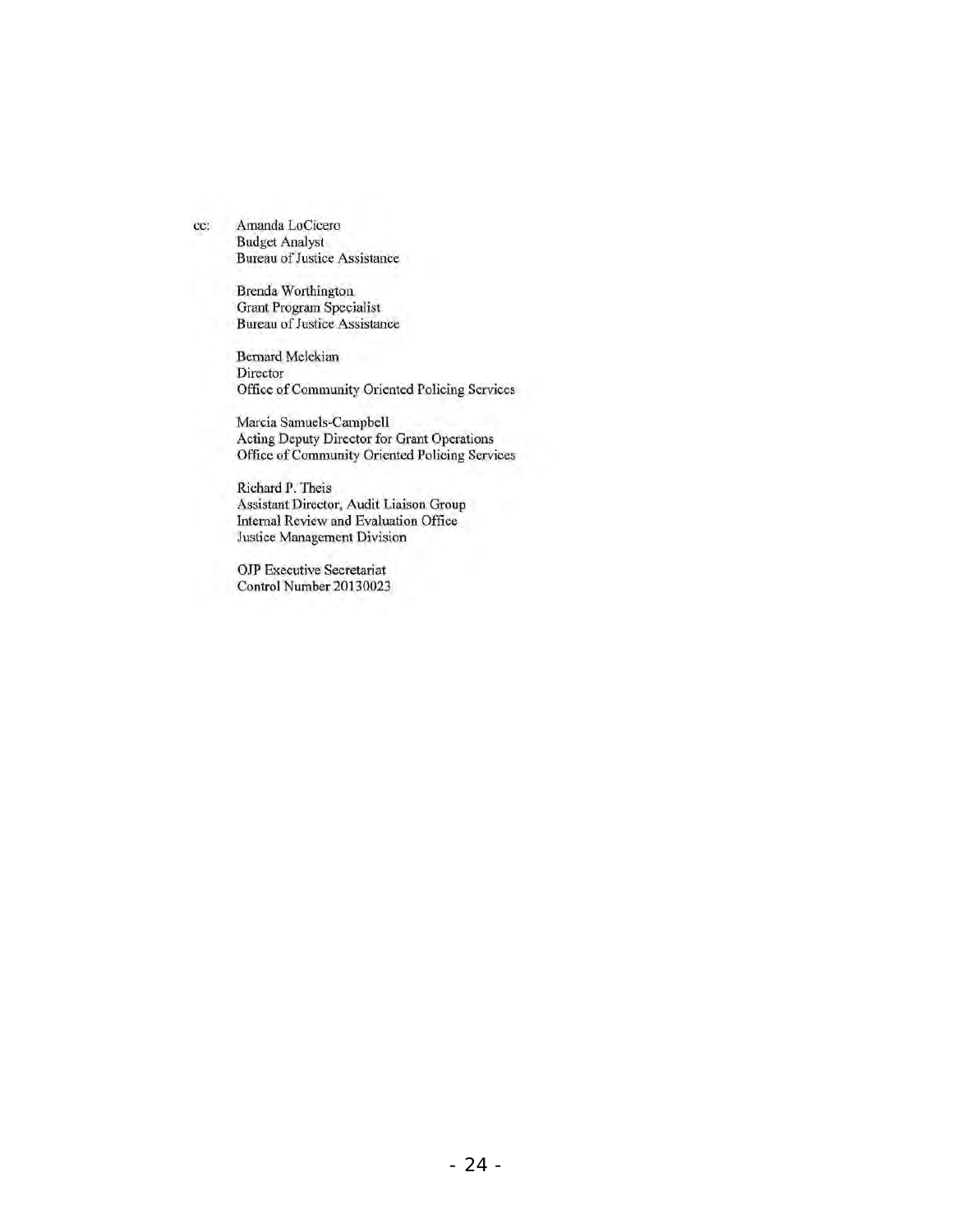# **RESPONSE TO THE DRAFT AUDIT REPORT OFFICE OF COMMUNITY ORIENTED POLICING SERVICES**



U.S. DEPARTMENT OF JUSTICE **OFFICE OF COMMUNITY ORIENTED POLICING SERVICES** 



Grant Operations Directorate/ Audit Liaison Division 145 N Street, N.E., Washington, DC 20530

#### MEMORANDUM

To: Thomas O. Puerzer Philadelphia Regional Audit Manager Office of the Inspector General

From: Melonie V. Shine /  $\mathbb{Z}^{\sharp}$ <br>Management Analyst

Date: February 8, 2013

Subject: Response to the Draft Audit Report for the City of Lawrence, Massachusetts

This memorandum is in response to your January 10,2013 draft audit report on the COPS Hiring Recovery Program Grant #2009RK WX0396, awarded to the City of Lawrence, Massachusetts (Lawrence). For ease of review, the audit recommendation is stated in bold and underlined, followed by a response from COPS concerning the recommendation.

#### Recommendation 1 - Ensure Lawrence develops and implements internal control procedures to accurately calculate medical fringe benefit cost rates.

COPS concurs that grantees should have internal control procedures to accurately calculate medical fringe benefit cost rates.

#### Discussion

COPS will contact the grantee to request information concerning the internal control procedures that have been developed and implemented to ensure that medical fringe benefit cost rates are accurately calculated.

#### Request

Based on the discussion, COPS requests resolution of Recommendation 1. In addition, COPS requests written acceptance of the determination from your office.

COPS would like to thank you for the opportunity to review and respond to the draft audit report. If you have any questions, please contact me at 202-616-8124 or via e-mail: melonie.shine@usdoj.gov.

#### ADVANCING PUBLIC SAFETY THROUGH COMMUNITY POLICING ..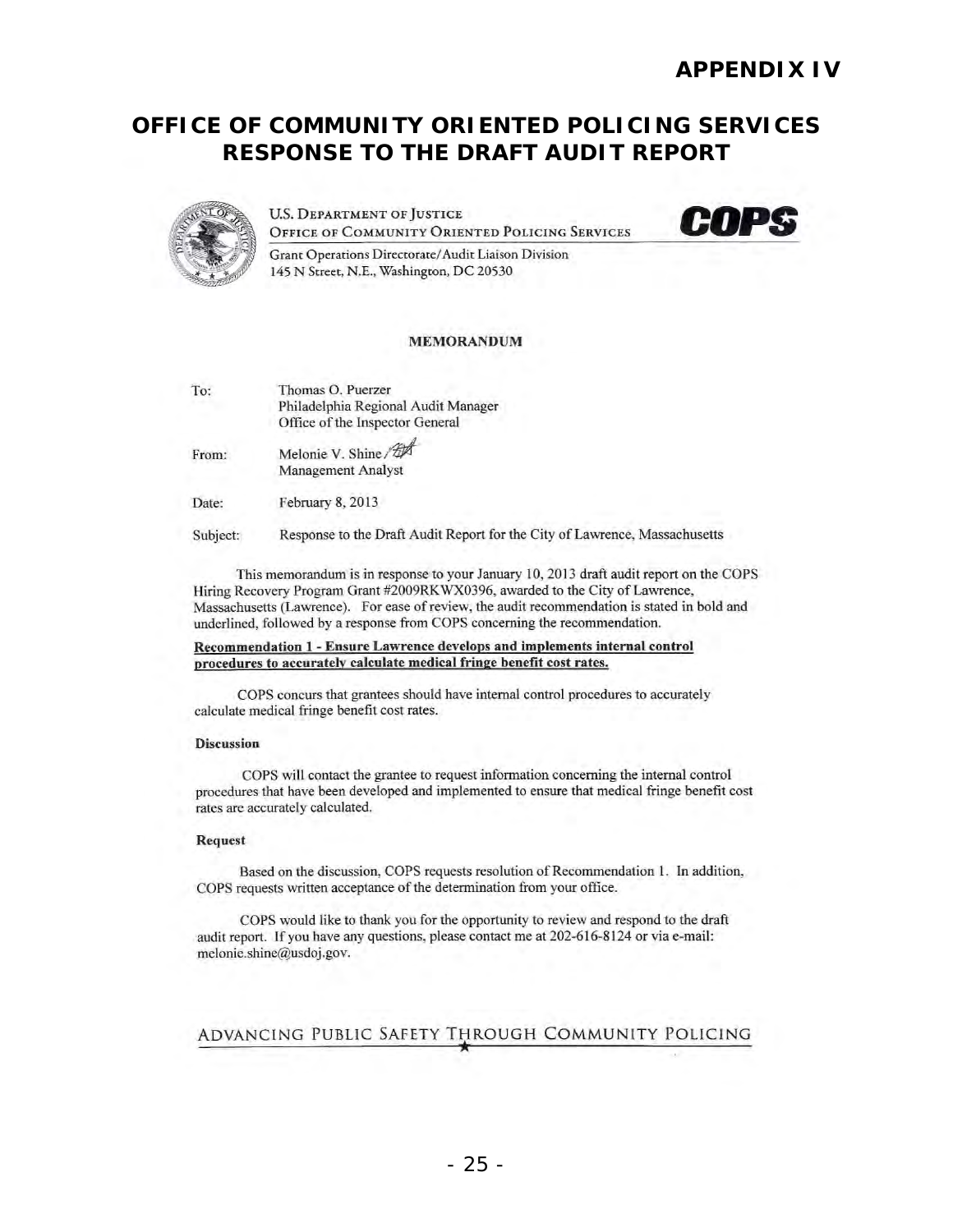**Thomas O. Puerzer Philadelphia Regional Audit Manager, OIG**  February 8, 2013 Page 2

**cc: Louise M. Duhamel, Ph.D. (copy provided electronically) Justice Management Division** 

> **Marcia O. Samuels Campbell (copy provided electronically) Grant Operations Directorate**

Grant File: CHRP #2009RKWX0396

**Audit File** 

ORI: MAOOSI3